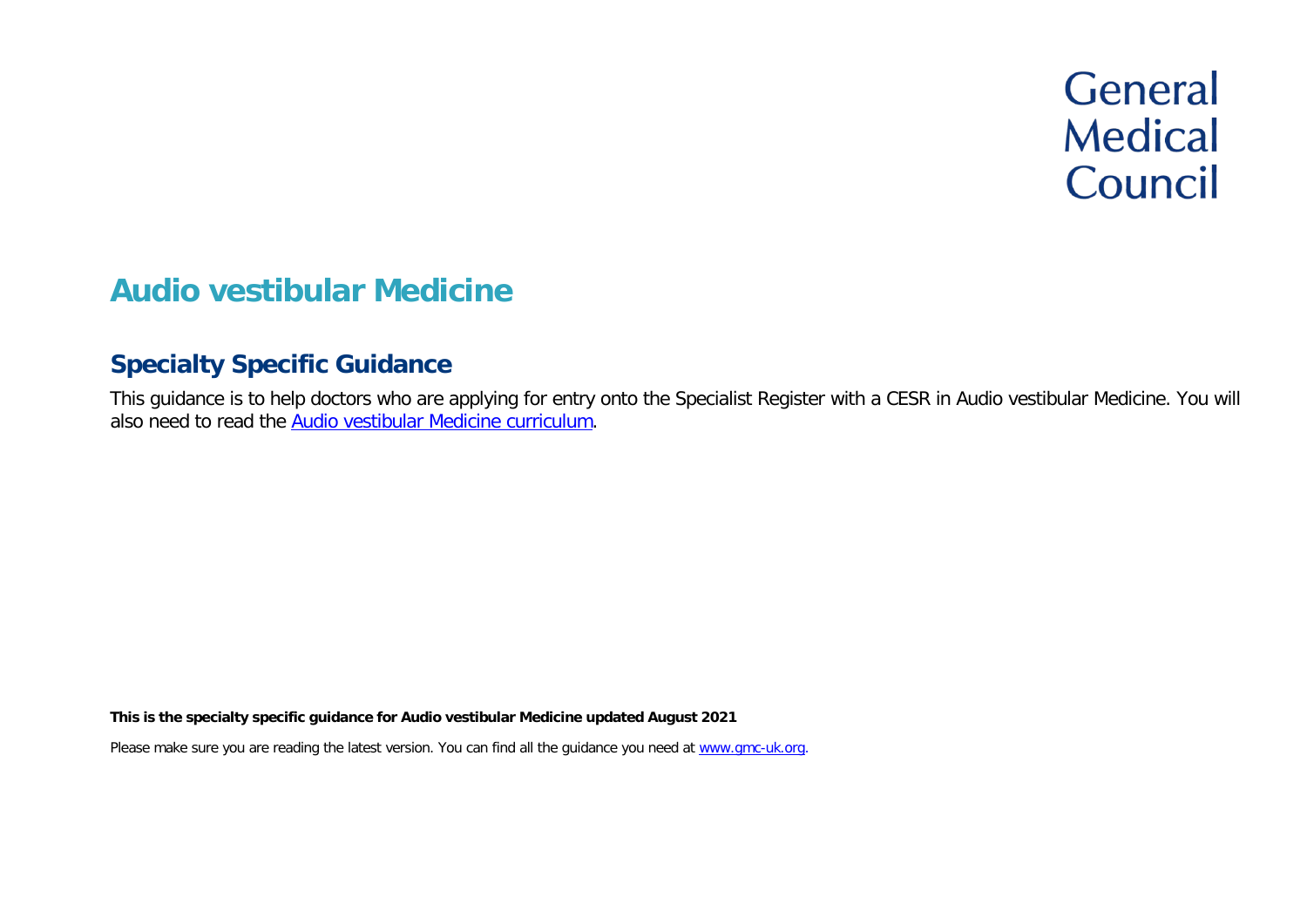# **Introduction**

This document is designed to provide helpful information and guidance to enable you to make an application for a Certificate of Eligibility for Specialist Registration (CESR) in Audio vestibular Medicine. This is not a standalone document and should be read in conjunction with the Audiovestibular Medicine curriculum – please see the Audio vestibular Medicine [specialty page](https://www.jrcptb.org.uk/specialties/audio-vestibular-medicine) on the Joint Royal Colleges of Physicians Training Board (JRCPTB) website for more details. You can [contact us](http://www.gmc-uk.org/about/contacts.asp) for advice before you apply.

#### **What is the indicative period of training for a Certificate of Completion of Training (CCT) in Audiovestibular medicine?**

The indicative period of training for a CCT in Audiovestibular medicine is up to 7 years and it is unlikely that you would achieve all the learning outcomes required for a CCT in a shorter period of time.

The structure of the training programme (in indicative timescales) is as follows:

- Two years of Internal Medicine (stage 1) or three years of Acute Care Common Stem Internal Medicine (ACCS-IM) including MRCP (UK) or one of the following alternative pathways:
	- Three years of Level 1 Paediatrics training (including MRCPCH)
	- Entry is also possible for trainees in otolaryngology who have obtained MRCS (ENT) or MRCS plus DOHNS (Diploma in Otolaryngology - Head and Neck Surgery)
- 4-5 years of Audiovestibular Medicine specialty training

Applicants need to demonstrate that they have achieved the learning outcomes required for all stages of the curriculum.

**This is the specialty specific guidance for Audio vestibular Medicine updated August 2021**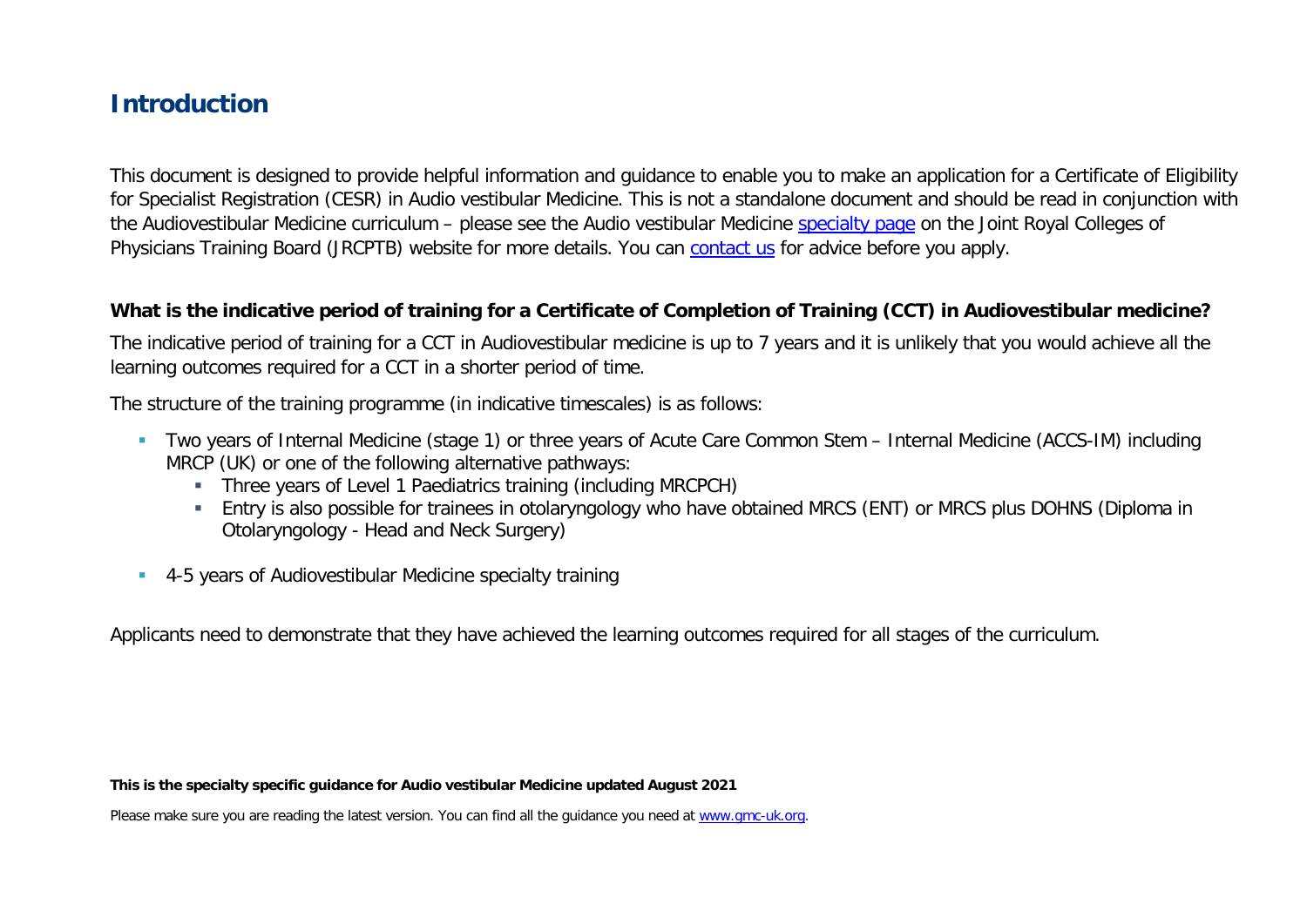# **Curriculum Framework**

The Audiovestibular Medicine curriculum is structured into 14 high-level learning outcomes, known as Capabilities in Practice (CiPs). The CiPs are split into generic and specialty specific capabilities, as outlined below. Acquiring a CESR depends upon you providing evidence that you're working at the level of being entrusted to perform safely and independently for each CiP.

The first six CiPs are generic and shared across all physician specialties, covering the universal requirements of [Good Medical Practice](https://www.gmc-uk.org/-/media/documents/good-medical-practice---english-20200128_pdf-51527435.pdf?la=en&hash=DA1263358CCA88F298785FE2BD7610EB4EE9A530) and the [Generic Professional Capabilities \(GPC\) framework.](https://www.gmc-uk.org/-/media/documents/generic-professional-capabilities-framework--0817_pdf-70417127.pdf)

The remaining 8 CiPs describe the clinical tasks or activities which are essential to the practice of Audiovestibular Medicine. The CiPs have been mapped to the GPC domains to reflect the professional generic capabilities required to undertake the clinical tasks.

The range of experience needed to achieve the CiPs is outlined in the curriculum – this covers different settings, contexts, clinical problems, conditions and stages of a person's life and illness.

#### **Generic CiPs**

- 1. Able to function successfully within NHS organisational and management systems
- 2. Able to deal with ethical and legal issues related to clinical practice
- 3. Communicates effectively and is able to share decision making, while maintaining appropriate situational awareness, professional behaviour and professional judgement
- 4. Is focussed on patient safety and delivers effective quality improvement in patient care
- 5. Carries out research and manages data appropriately
- 6. Acts as a clinical teacher and clinical supervisor

#### **Specialty Specific CiPs**

- 1. Able to formulate a holistic audio vestibular analysis and prioritise
- 2. Able to diagnose and manage audio vestibular and co-morbid medical conditions

#### **This is the specialty specific guidance for Audio vestibular Medicine updated August 2021**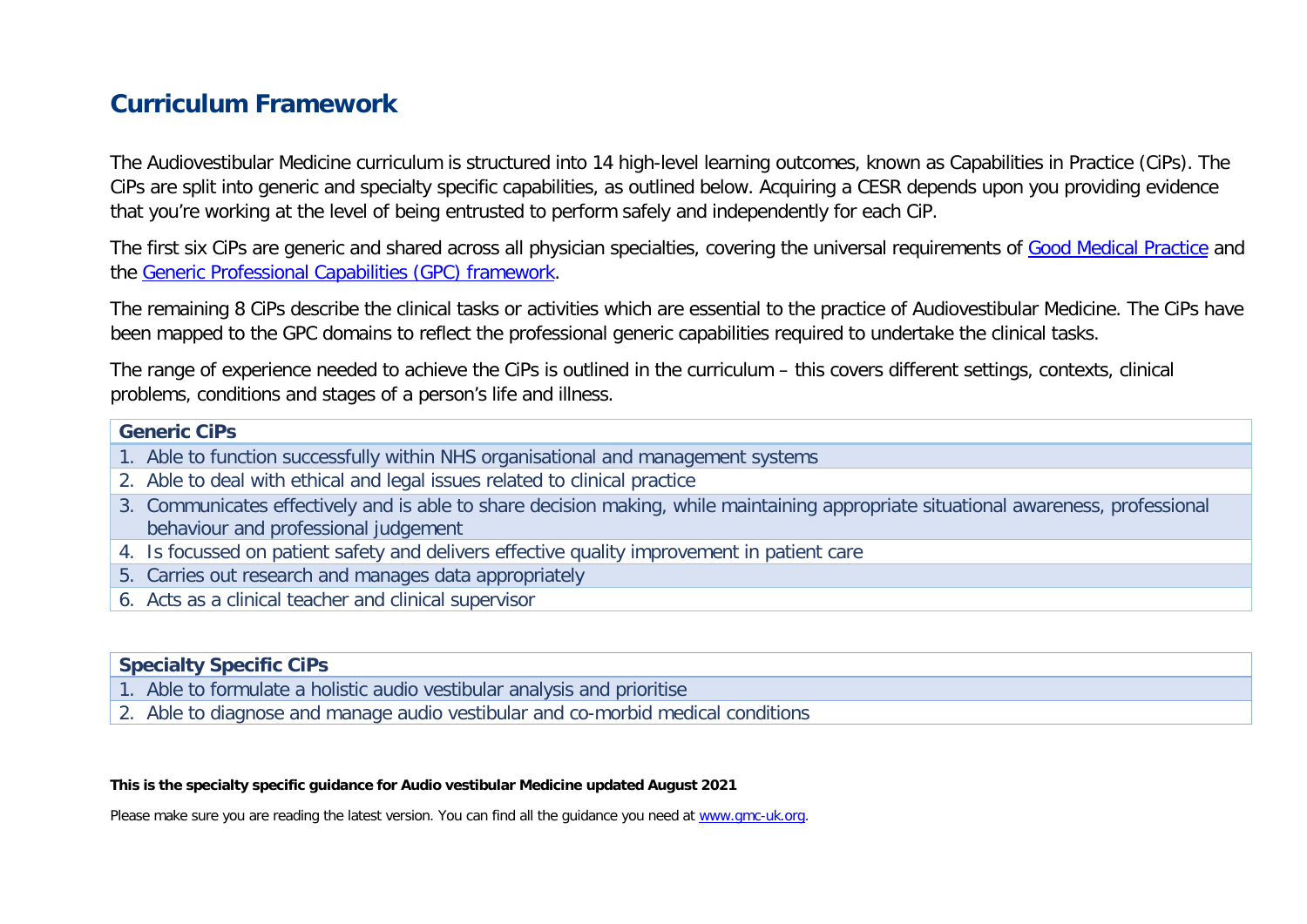- 3. Diagnosis and medical management of hearing disorders and dysacuses across all ages of adults within a holistic biopsychosocial framework
- 4. Diagnosis and medical management of vestibular disorders across all ages of adults within a holistic biopsychosocial framework
- 5. Diagnosis and medical management of hearing disorders and dysacuses in neonates and children within a holistic biopsychosocial framework
- 6. Diagnosis and medical management of vestibular disorders in neonates and children within a holistic biopsychosocial framework
- 7. Able to work in multidisciplinary Audio vestibular Medicine teams
- 8. Managing and leading multidisciplinary Audio vestibular Medicine service

# **Submitting your evidence**

Please keep the following in mind when gathering your evidence:

- The evaluators want to see quality, relevant evidence to demonstrate the required CiPs. It's more important to carefully select your evidence and present it in an organised way, than provide large volumes of minimally relevant evidence
- **Triangulated evidence will make a stronger application**
- Evidence of your recent practice (i.e. less than 5 years old) will be given more weight, as it reflects current capabilities
- **•** Your evidence must be legible

All your evidence, other than qualifications you're getting authenticated, **must** be accompanied by a proforma signed by the person who is attesting to the validity and accuracy of your evidence (your verifier). It's very important that you read an explanation of how to do this in our [important notice about evidence.](http://www.gmc-uk.org/doctors/evidence_notice.asp)

You will also need to submit translations of any documents that are not in English. Please ensure the translations you submit meet our [translation requirements.](http://www.gmc-uk.org/doctors/translations.asp)

Your evidence **must** be accurate and may be verified at source should we have any queries or justifiable doubts about the accuracy of your evidence. All evidence submitted will be cross checked against the rest of your application and documents.

#### **This is the specialty specific guidance for Audio vestibular Medicine updated August 2021**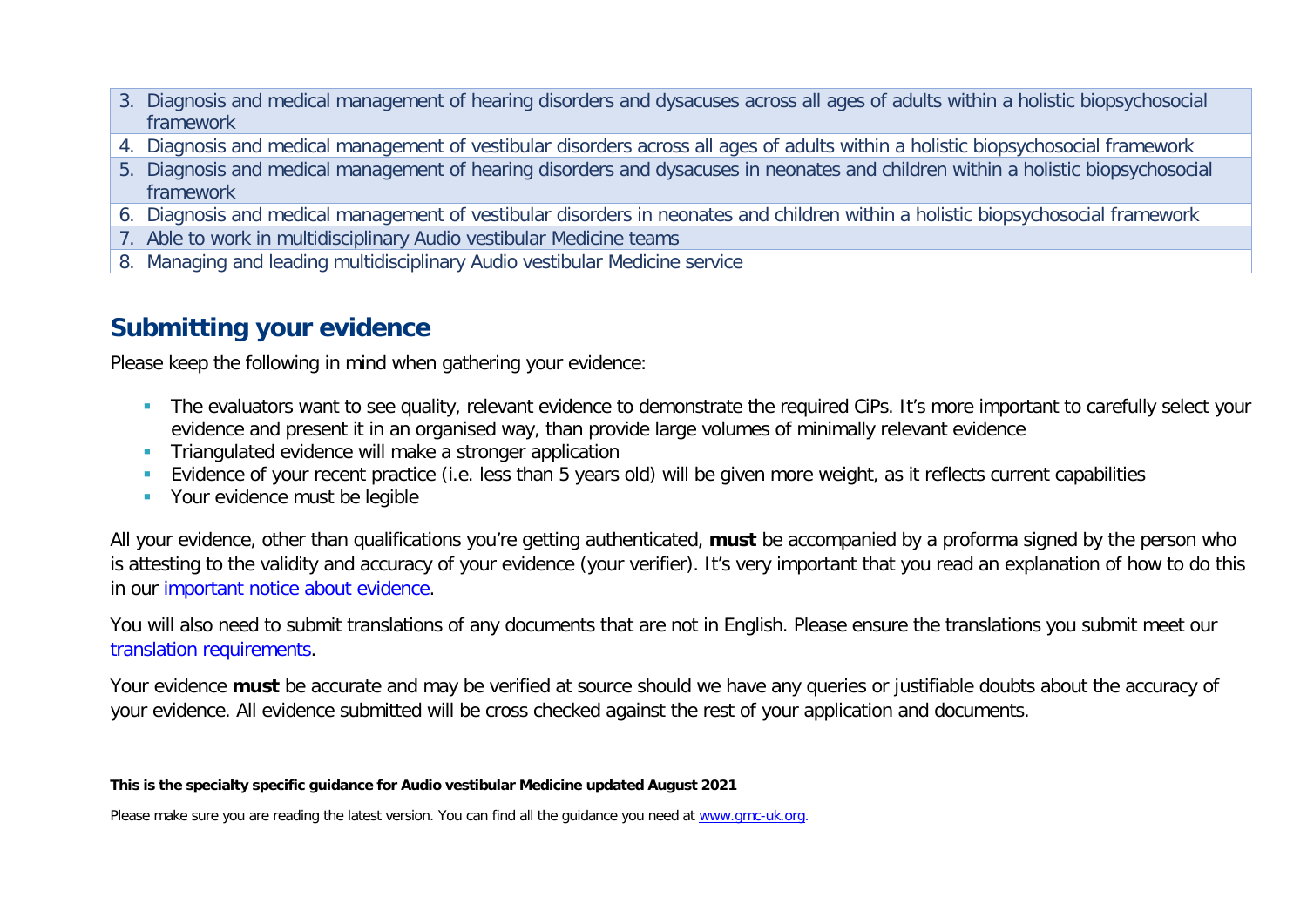#### **Anonymising your evidence**

It is important that you anonymise your evidence before you submit it to us. You **must** remove:

- **All patient identifying details**
- **Details of patients' relatives**
- Details of colleagues that you have assessed, written a reference for, or who have been involved in a complaint you have submitted

This includes:

- **Names (first and last)**
- **Addresses**
- **Contact details such as phone numbers or email addresses**
- **NHS numbers**
- **•** Other individual patient numbers
- GMC numbers

The following details **don't** need to be anonymised:

- **Gender**
- Date of birth

It is your responsibility to make sure that your evidence has been anonymised. Evidence which has not been anonymised will be returned to you. More information can be found on our [website.](https://www.gmc-uk.org/registration-and-licensing/join-the-register/registration-applications/cesr-cegpr-application-process/anonymisation)

**This is the specialty specific guidance for Audio vestibular Medicine updated August 2021**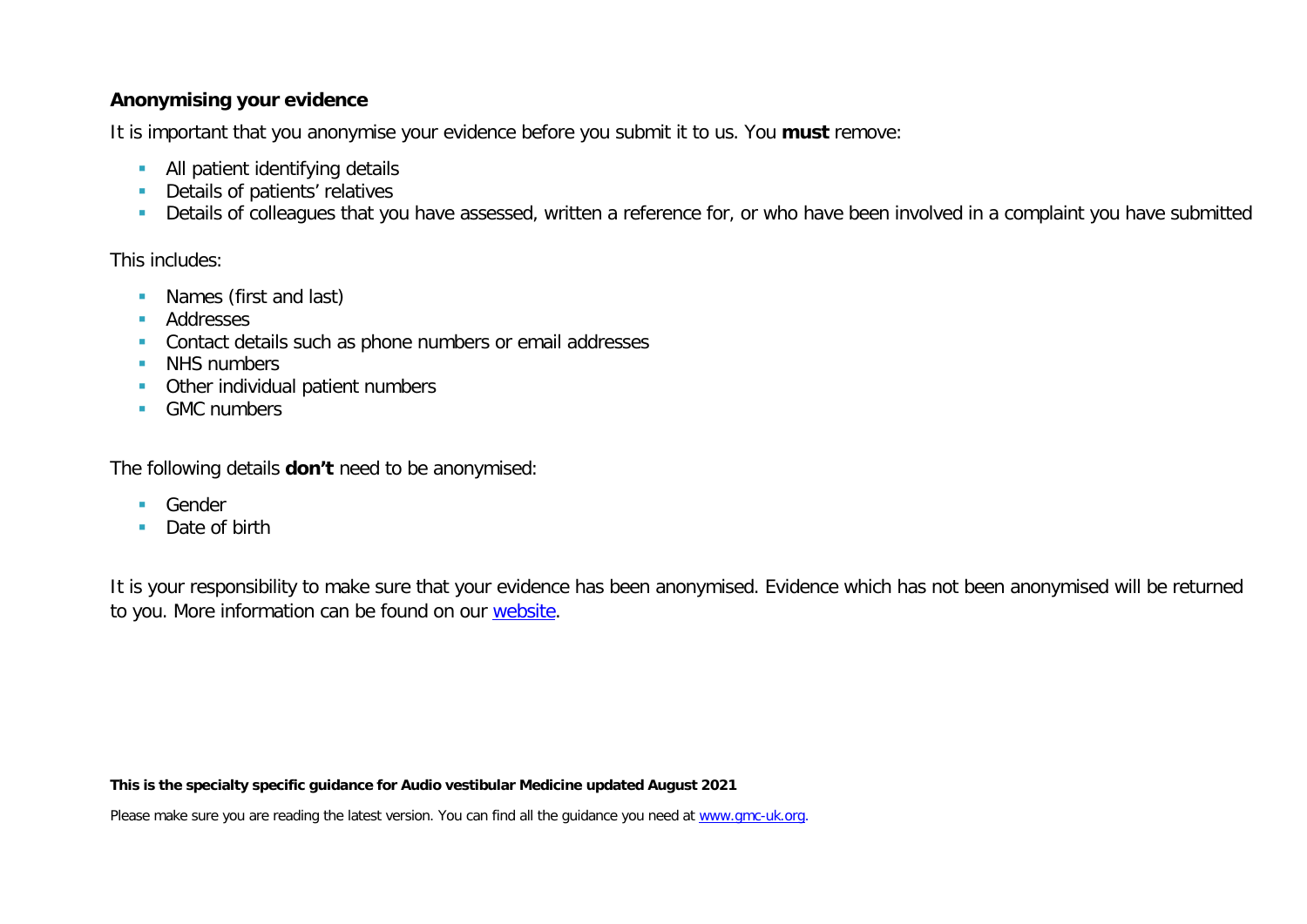#### **How much evidence to submit**

#### **As a general guide, most applications are expected to include around 100 electronically uploaded documents. You must ensure that you follow our guidance on how to present and group your evidence in the online application.**

The total number of documents and assessments presented is less important than the quality of the documents, and the breadth of cases covered. This allows the evaluators to form reliable judgements of performance and capabilities.

This guidance on documents to supply is not exhaustive and you may have alternative evidence. You do not necessarily have to supply every type of evidence listed, but you must submit sufficient evidence to address each of the required learning outcomes and the associated capabilities. We recognise that you may not have all the evidence that is required but it will help us process your application more quickly if you ensure that you only submit evidence that is directly relevant. Triangulation of evidence will strengthen an application, and we recommend that you delay submitting an application until you have achieved this.

Your evidence **must** cover the knowledge, skills and experience to demonstrate the required CiPs in all areas of the curriculum. You should focus on providing **good quality** evidence, rather than quantity. You are advised to review the curriculum and ARCP decision aid to see what is expected from doctors in training in Audiovestibular Medicine in the UK.

You should bear in mind the following points:

- **Evidence should show that you are able to assess and offer a first opinion in any setting and for any age**
- Don't duplicate evidence that is relevant to more than one CiP you should include one copy and list it under each relevant CiP (cross referencing)
- Evidence should only be cross referenced where it adds significant support to a CiP
- **Evidence should be provided from a variety of clinical settings.**

**Our [guidance](https://www.gmc-uk.org/-/media/documents/sat---cesr-cegpr-online-application---user-guide---dc11550_pdf-76194730.pdf) on compiling your evidence will help you to decide what is relevant and what is not. We recommend that you read it carefully.**

**This is the specialty specific guidance for Audio vestibular Medicine updated August 2021**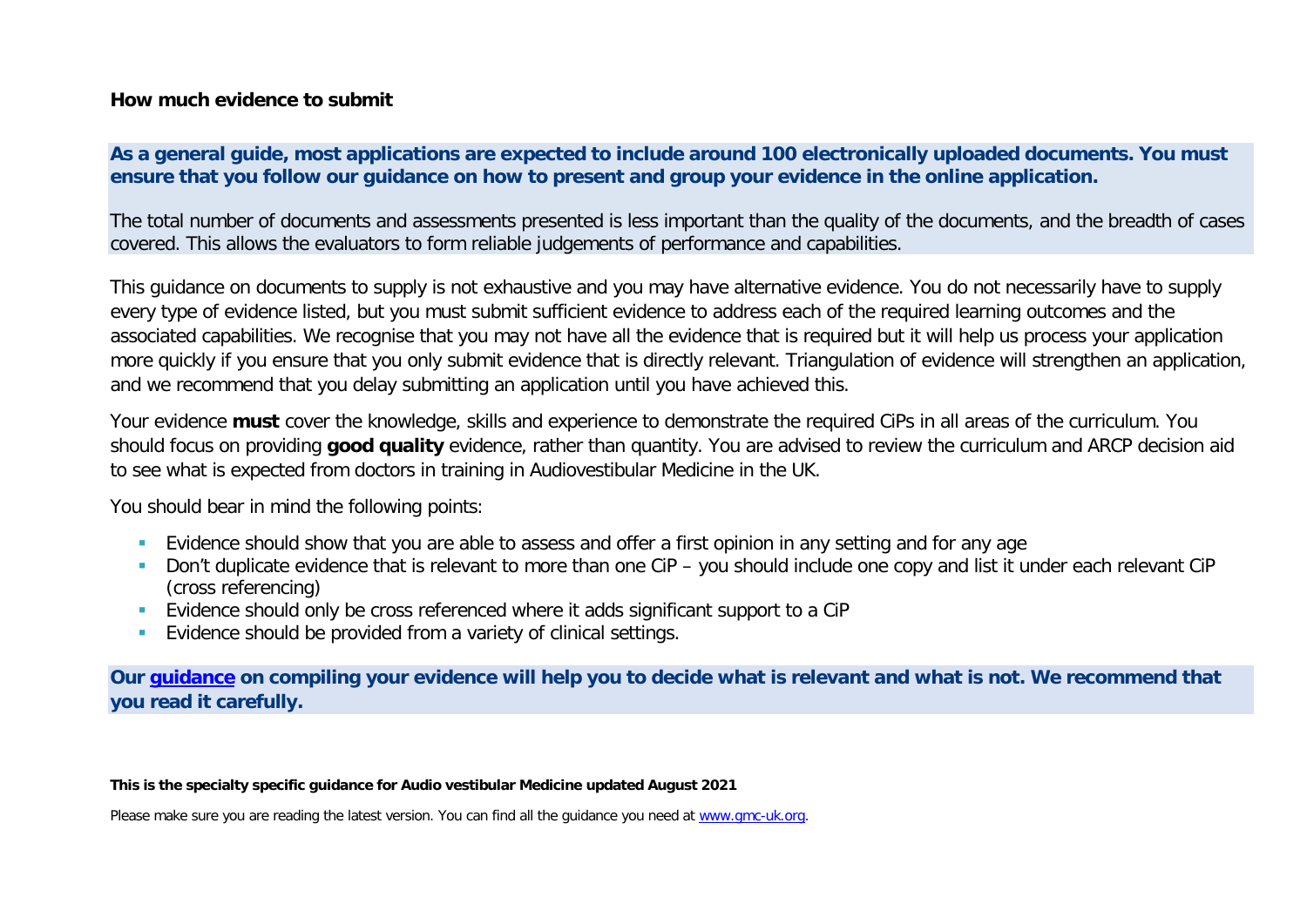#### **Organising your evidence**

Your evidence will need to be organised to reflect the structure of the online application. You need to gather your evidence by CiP and then attach this under the relevant section in your online application.

Please refer to our user quide for information on grouping and uploading your evidence.

Your evidence must be mapped to the curriculum by providing primary evidence for knowledge, skills and qualifications to demonstrate the required CiPs for all areas of the Audiovestibular Medicine curriculum. If evidence is missing from any area of the curriculum, your application may be unsuccessful.

You will not be able to compensate for shortfalls in your evidence of training and experience in a particular area, by providing extra evidence in other areas.

# **Tips for a successful application**

In our experience, CESR applications fail because they provide inadequate or poor evidence of current capability covering the entire curriculum. Below are some tips for you to consider when making an application:

- Before submitting an application, you should review the current CCT curriculum in conjunction with this document. A strong CESR application will provide evidence to demonstrate that knowledge, skills and experience are equivalent in both the breadth and level of capability, to that set out in the curriculum
- Provide evidence of your **current capability** in all areas of the curriculum. This includes the maintenance of CiPs and key skills over the last five years – all evidence should be clearly linked to the CiPs
- Ensure you have evidence demonstrating core medical knowledge and application of this knowledge in practice to the level of two years of Internal Medicine stage 1 training. To demonstrate core internal medical capabilities, applicants need to provide MRCP (UK) or equivalent and evidence showing the application of core skills including outpatient capability. This evidence could include

#### **This is the specialty specific guidance for Audio vestibular Medicine updated August 2021**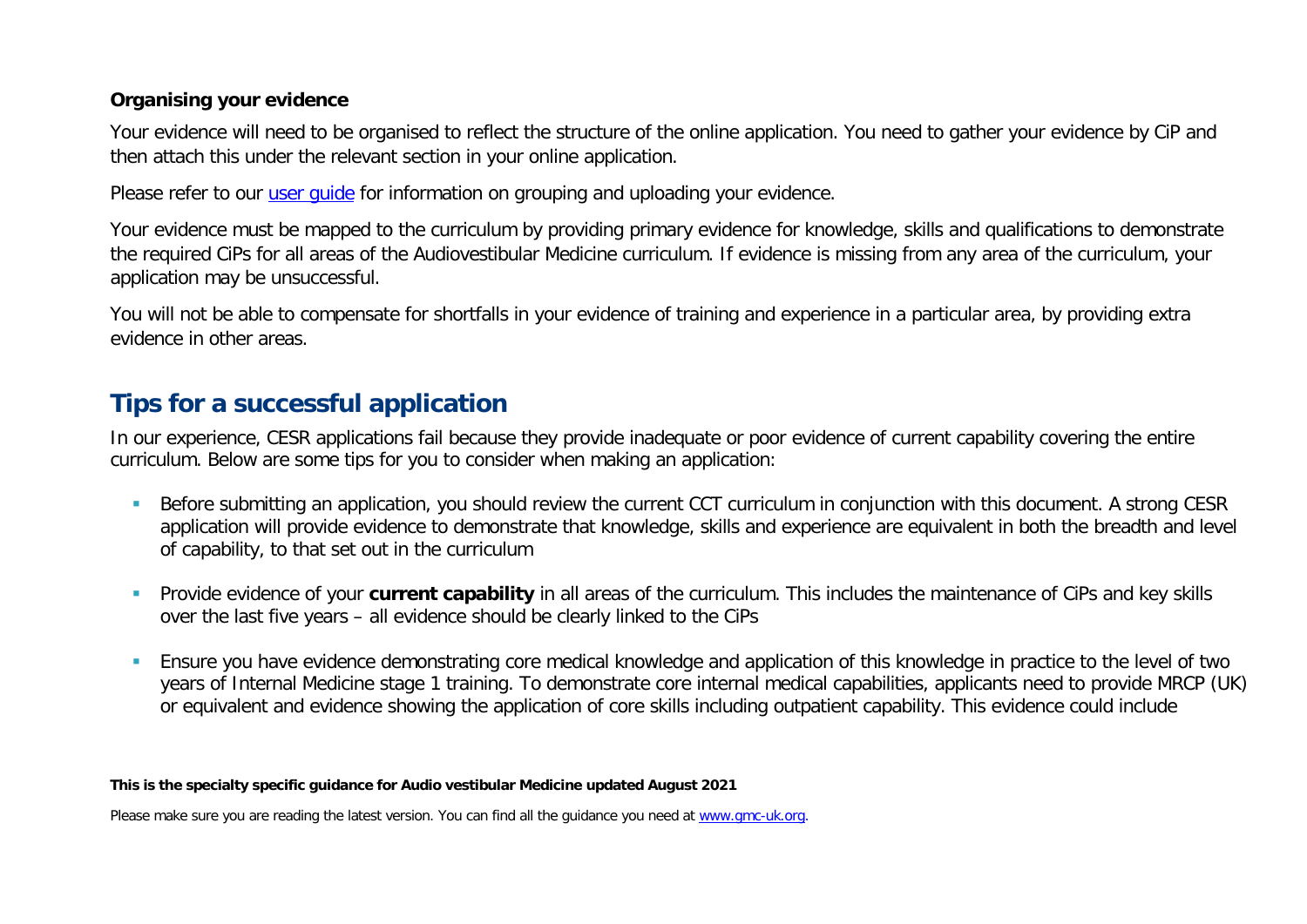supervised learning events (SLEs) and workplace based assessments (WPBAs) including multisource feedback (MSF). Evidence for alternative core medical knowledge and training can be provided – e.g. MRCPCH, MRCGP, MRCS or MRCPsych.

- **Present your evidence in a clear, logical manner. You should refer to our user quide for advice on how to group, title and upload in Present Vour evidence in a clear, logical manner. You should refer to our user quide for** your evidence
- Ensure your referees can provide detailed support for your key skills across all (or most) areas of the curriculum and understand the requirements for specialist training and registration in Audio vestibular Medicine in the UK
- **Provide evidence of managing a broad range of patients, as seen daily by Audio vestibular Medicine doctors in the UK**
- **Provide evidence of your clinical capability across the range of experience, ages and settings**
- Ensure your evidence demonstrates you are entrusted to act at consultant level across all of the specialty CiPs

**We strongly recommend that you closely match your experiences against the current curriculum and provide evidence of equivalence across all areas.** 

**This is the specialty specific guidance for Audio vestibular Medicine updated August 2021**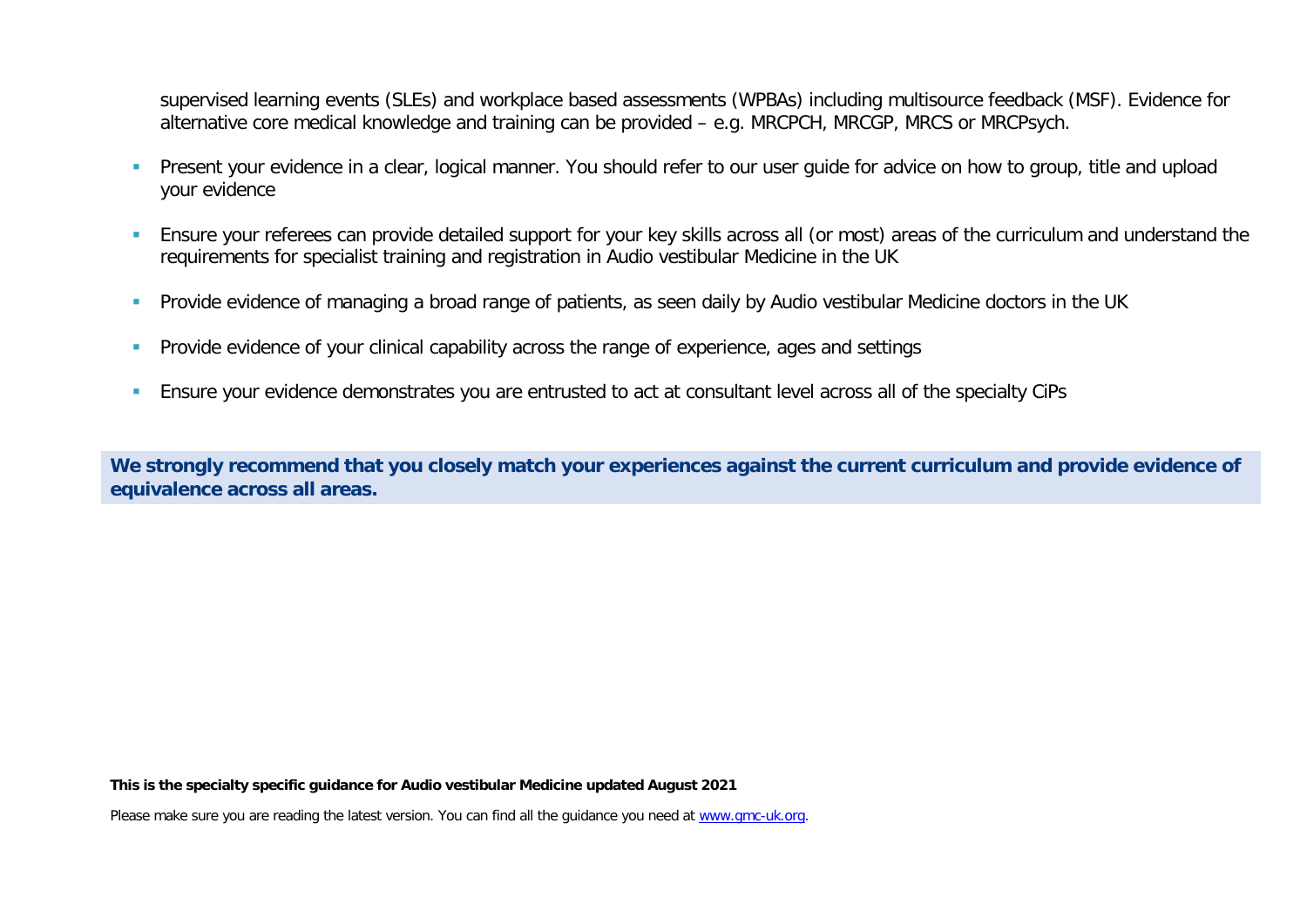# **How your evidence can be used to demonstrate key capabilities in different CiPs**

You will notice that some of the suggested evidence is listed more than once. This is because these documents are relevant to more than one CiP. For example, MSF can be used to demonstrate competence in most CiPs – therefore, you can use the same MSF to demonstrate the required capability across several CiPs

If you have a document that is relevant to more than one CiP, don't include multiple copies of it. Instead, provide one copy and list it in your application under each relevant CiP, stating that the document is located elsewhere, and you'd like to cross reference it.

Below is a list of evidence that are relevant to most CiPs – it is by no means exhaustive, and you are encouraged to submit a variety of evidence.

**A description of the assessments below, together with template forms, can be found on the [JRCPTB website](https://www.jrcptb.org.uk/assessment/workplace-based-assessment)**

| Evidence /<br>requirement                                                                  | <b>About</b>                                                                                                                          | <b>Minimum</b><br>expectation |
|--------------------------------------------------------------------------------------------|---------------------------------------------------------------------------------------------------------------------------------------|-------------------------------|
| <b>Supervised Learning Events (SLEs)</b>                                                   |                                                                                                                                       |                               |
| Case-based<br>discussion and/<br>or mini-clinical<br>evaluation<br>exercise (mini-<br>CEX) | These should have been undertaken with a consultant.<br>CbDs and Mini-CEX should cover different aspects of Audio vestibular Medicine | 15                            |

**Workplace Based Assessments (WPBAs)**

**This is the specialty specific guidance for Audio vestibular Medicine updated August 2021**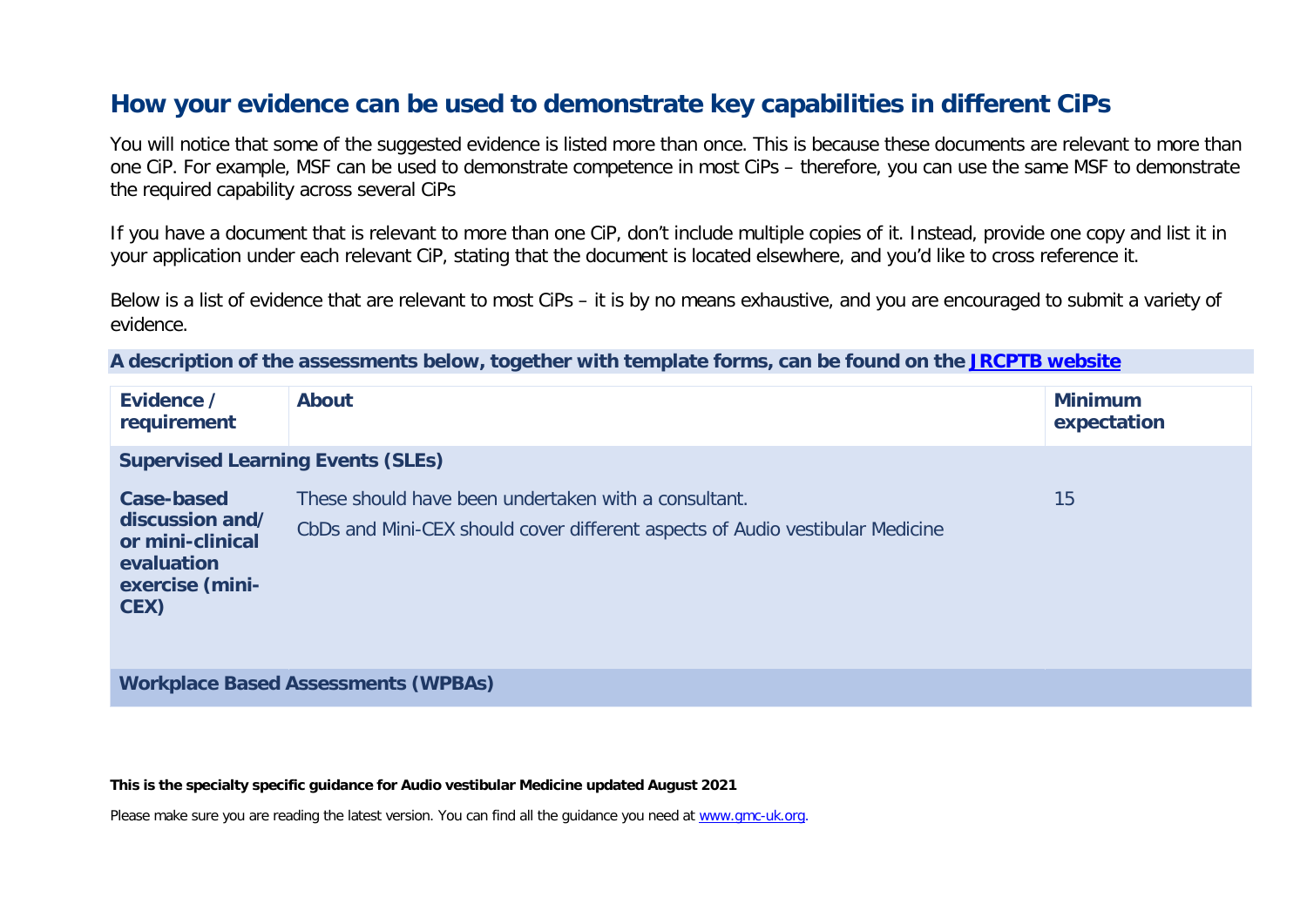| <b>Direct</b><br><b>Observation of</b><br><b>Procedural Skills</b><br>(DOPS)                | Evidence of procedural competence.                                                                                                                                                                                                                                                                                                                                                                                                                                                                                                                                                                                                                 | 1 completed in last 12<br>months |
|---------------------------------------------------------------------------------------------|----------------------------------------------------------------------------------------------------------------------------------------------------------------------------------------------------------------------------------------------------------------------------------------------------------------------------------------------------------------------------------------------------------------------------------------------------------------------------------------------------------------------------------------------------------------------------------------------------------------------------------------------------|----------------------------------|
| <b>Quality</b><br><b>Improvement</b><br><b>Project</b><br><b>Assessment Tool</b><br>(QIPAT) | Can be used to demonstrate active involvement in service audit or development projects.                                                                                                                                                                                                                                                                                                                                                                                                                                                                                                                                                            | 1 completed in last 12<br>months |
| <b>Patient Survey</b><br>(PS)                                                               | Formal patient feedback is strong evidence as it's an anonymous feedback exercise. It<br>should include approximately 15 patients. The JRCPTB has a template available on their<br>website. A reflective entry reflecting on the survey must be made.<br>If it is not possible to provide a formal patient survey an applicant could provide<br>alternative evidence. However, this must provide equivalent details and breadth of<br>information.<br>Alternative evidence could include:<br>• Thank you letters/cards from patients<br>• Statements from referees<br>• Testimonial letters from colleagues<br>• Feedback from patients/colleagues | 1 completed in last 12<br>months |
| <b>Teaching</b><br>observation (TO)                                                         | At least 1 should be completed by a consultant in the specialty                                                                                                                                                                                                                                                                                                                                                                                                                                                                                                                                                                                    | 1 completed in last 12<br>months |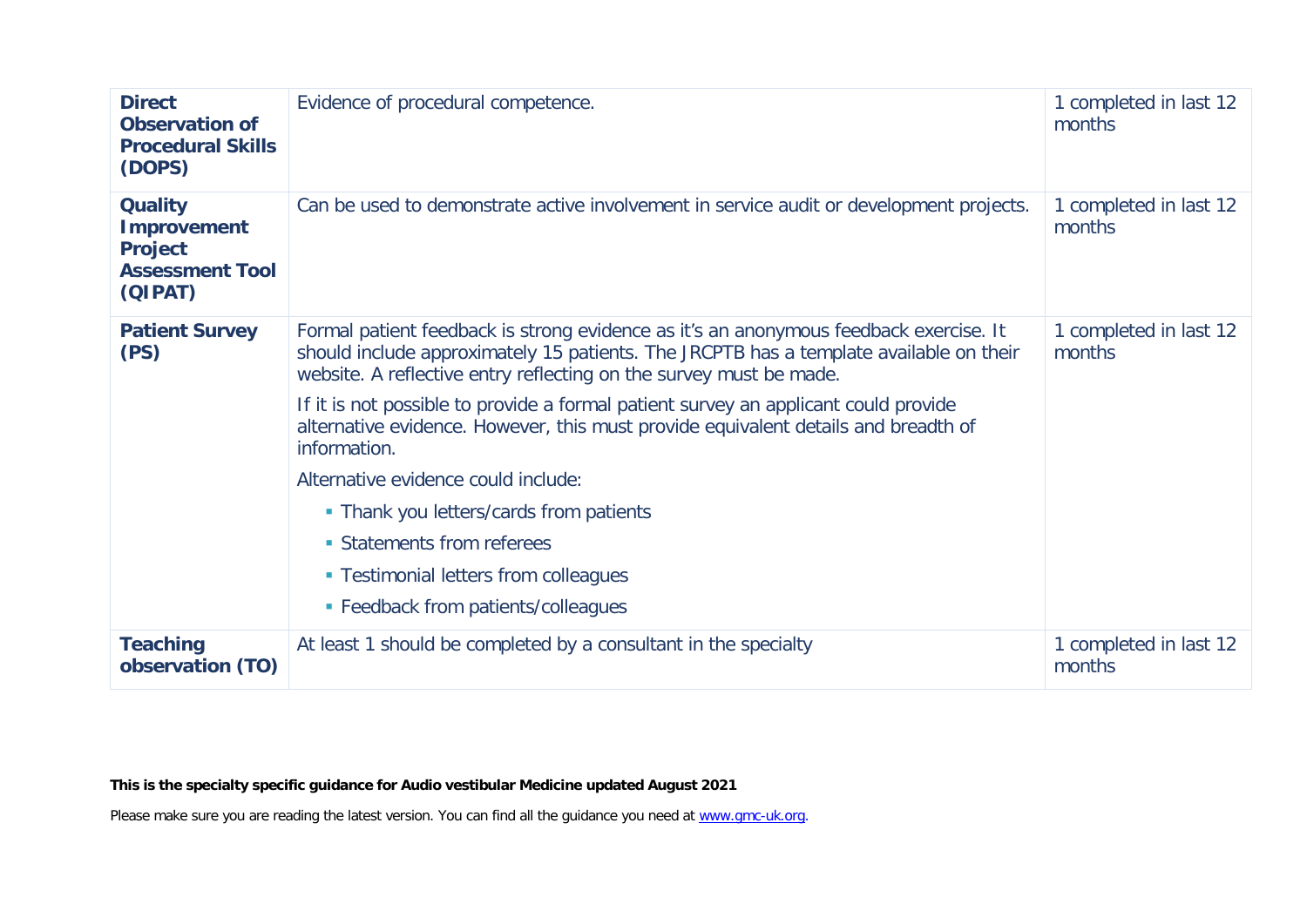| <b>Multi Source</b><br><b>Feedback (MSF)</b>      | MSF is a strong piece of evidence as it is an anonymous feedback exercise.<br>Minimum of one in the year before the application has been submitted – any available<br>from the last five years should also be submitted.<br>MSF should include approximately 12 colleagues, and not more than four should be<br>doctors.                                                                                                                                                                                                                                                                                                                                                                                                                                                                                                                                                                                                                                                                                                                                             | 1 completed in last 12<br>months                                 |
|---------------------------------------------------|----------------------------------------------------------------------------------------------------------------------------------------------------------------------------------------------------------------------------------------------------------------------------------------------------------------------------------------------------------------------------------------------------------------------------------------------------------------------------------------------------------------------------------------------------------------------------------------------------------------------------------------------------------------------------------------------------------------------------------------------------------------------------------------------------------------------------------------------------------------------------------------------------------------------------------------------------------------------------------------------------------------------------------------------------------------------|------------------------------------------------------------------|
| <b>Other evidence</b>                             |                                                                                                                                                                                                                                                                                                                                                                                                                                                                                                                                                                                                                                                                                                                                                                                                                                                                                                                                                                                                                                                                      |                                                                  |
| To be included in<br>the portfolio of<br>evidence | <b>- Appraisal</b> is good evidence of engaging with systems, processes and mandatory<br>requirements and demonstrates performance (clinical and non-clinical)<br>• Reflective diaries/ evidence of self-reflection<br><b>Supervisor report</b> reports from trainers and supervisors are important evidence to<br>affirm and support capabilities and performance in both clinical and non-clinical<br>activities. JRCPTB provides a Multiple Consultant Report (MCR) template for the<br>purpose of these reports of which there should be four in the last 12 months.<br><b>- Logbooks</b> must cover the last five years and show the type and range of cases<br>dealt with and your role in their management<br><b>Training events</b> (courses, study days, meetings) over the last five years<br><b>Evidence of seeing patients</b> over the last five years covering a range of settings,<br>referral contexts, conditions, stages of illness, ages<br><b>Academic activities</b> (research involvement, teaching, publications) over the last<br>five years | 4 completed in the last<br>12 months (e.g.<br>MCR <sub>S</sub> ) |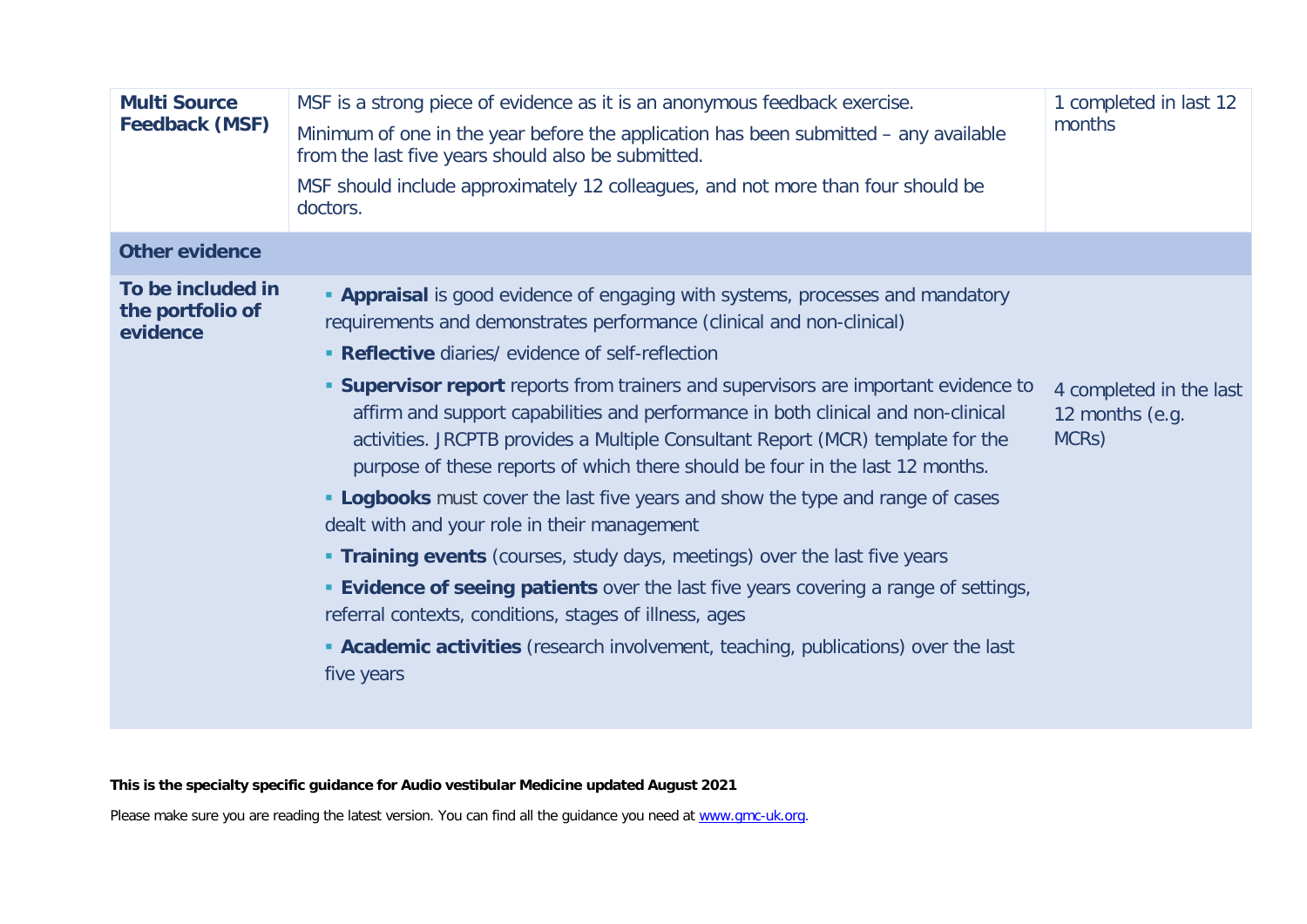|                                                                         | • Management activities<br><b>Structured reports</b>                                                                                                                                                                                                                                                                                                                                                                                                  |  |
|-------------------------------------------------------------------------|-------------------------------------------------------------------------------------------------------------------------------------------------------------------------------------------------------------------------------------------------------------------------------------------------------------------------------------------------------------------------------------------------------------------------------------------------------|--|
| <b>Continuing</b><br><b>Professional</b><br><b>Development</b><br>(CPD) | CPD represents the acquisition and maintenance of knowledge, skills and key skills.<br>Courses you may want to provide evidence of include:<br>Life support<br><b>Teaching</b><br>Simulation<br>Management<br>Research methodology<br><b>Business</b><br>Communication<br>Education<br><b>I</b><br>Examples of evidence could include a personal, reflective diary of learning achievements,<br>in addition to detailed evidence of courses attended. |  |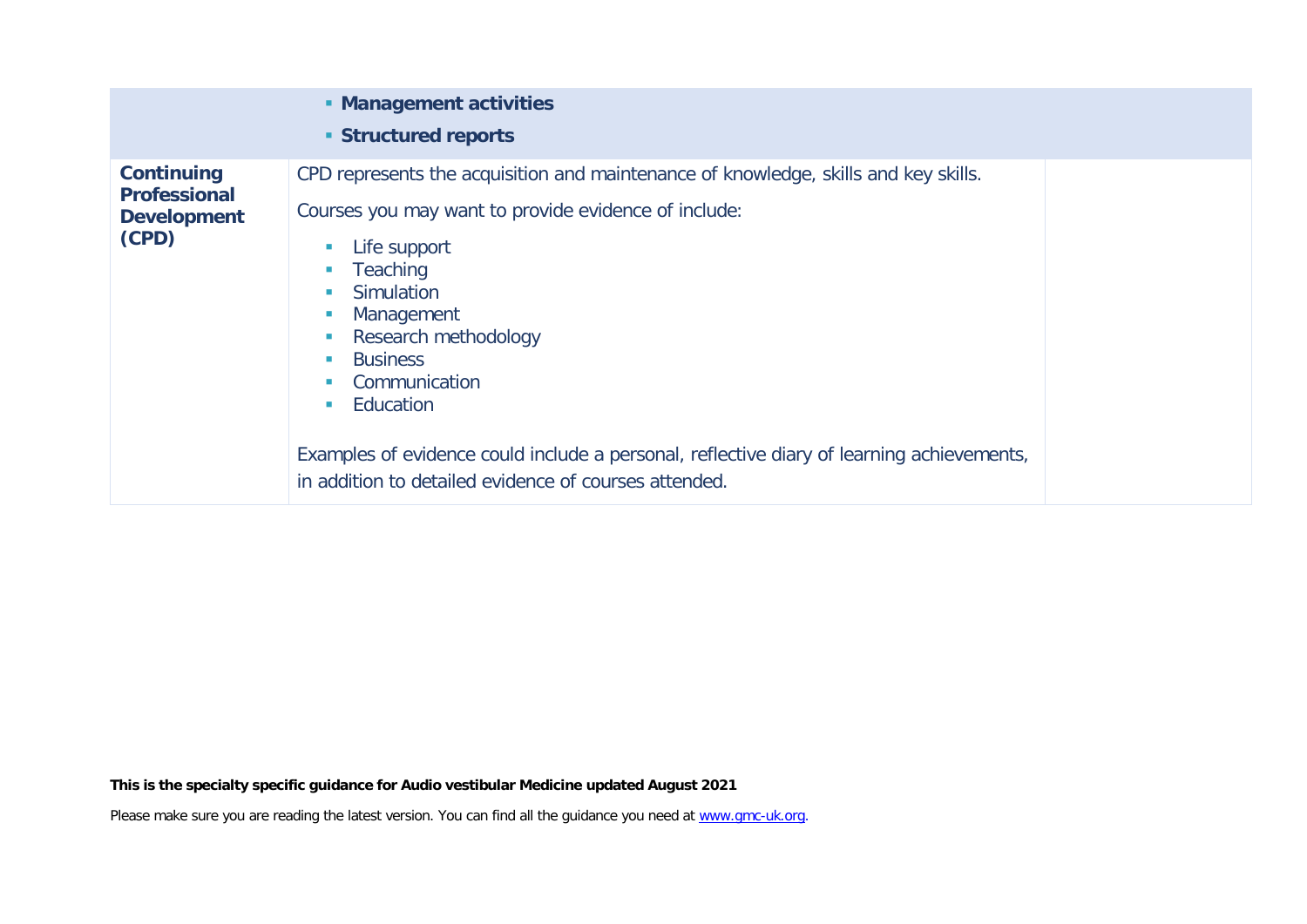# **Evidence of training and qualifications**

Substantial primary evidence for any previous training towards a medical qualification should **only** be submitted if the training is directly relevant to your CESR capabilities **and** dates from the past five years. Otherwise, certificates of completion are sufficient evidence of training.

| <b>Primary medical qualification</b><br>(PMQ) | If you hold full registration with us, you do not need to submit your PMQ as we saw it when we<br>assessed your application for registration.                                                                                                                                                                                                                                |
|-----------------------------------------------|------------------------------------------------------------------------------------------------------------------------------------------------------------------------------------------------------------------------------------------------------------------------------------------------------------------------------------------------------------------------------|
|                                               | If you do not hold registration, you will need to have your PMQ independently verified by ECFMG<br>before we can grant you full registration with a licence to practise.                                                                                                                                                                                                     |
|                                               | You can find out more about primary source verification on our website.                                                                                                                                                                                                                                                                                                      |
|                                               | You only need to get your PMQ verified by ECFMG. The rest of your evidence should be verified in<br>line with our quidance.                                                                                                                                                                                                                                                  |
| <b>Specialist medical</b><br>qualification(s) | Please provide an <b>authenticated copy</b> of any specialist medical qualifications you hold.                                                                                                                                                                                                                                                                               |
|                                               | Evidence of completion of full MRCP (UK) or equivalent test of knowledge. Alternative tests of<br>knowledge are acceptable for applicants demonstrating alternative core capabilities in paediatrics<br>MRCPCH. Entry is also possible for trainees in otolaryngology who have obtained MRCS (ENT) or<br>MRCS plus DOHNS (Diploma in Otolaryngology - Head and Neck Surgery. |
|                                               | There are no qualifications from outside Europe that enable automatic entry to the Specialist                                                                                                                                                                                                                                                                                |
|                                               | Register in any specialty. An evaluation is made based on an applicant's whole career and<br>therefore two applicants with the same qualifications but different training and/or experience may<br>not receive the same decision.                                                                                                                                            |

**This is the specialty specific guidance for Audio vestibular Medicine updated August 2021**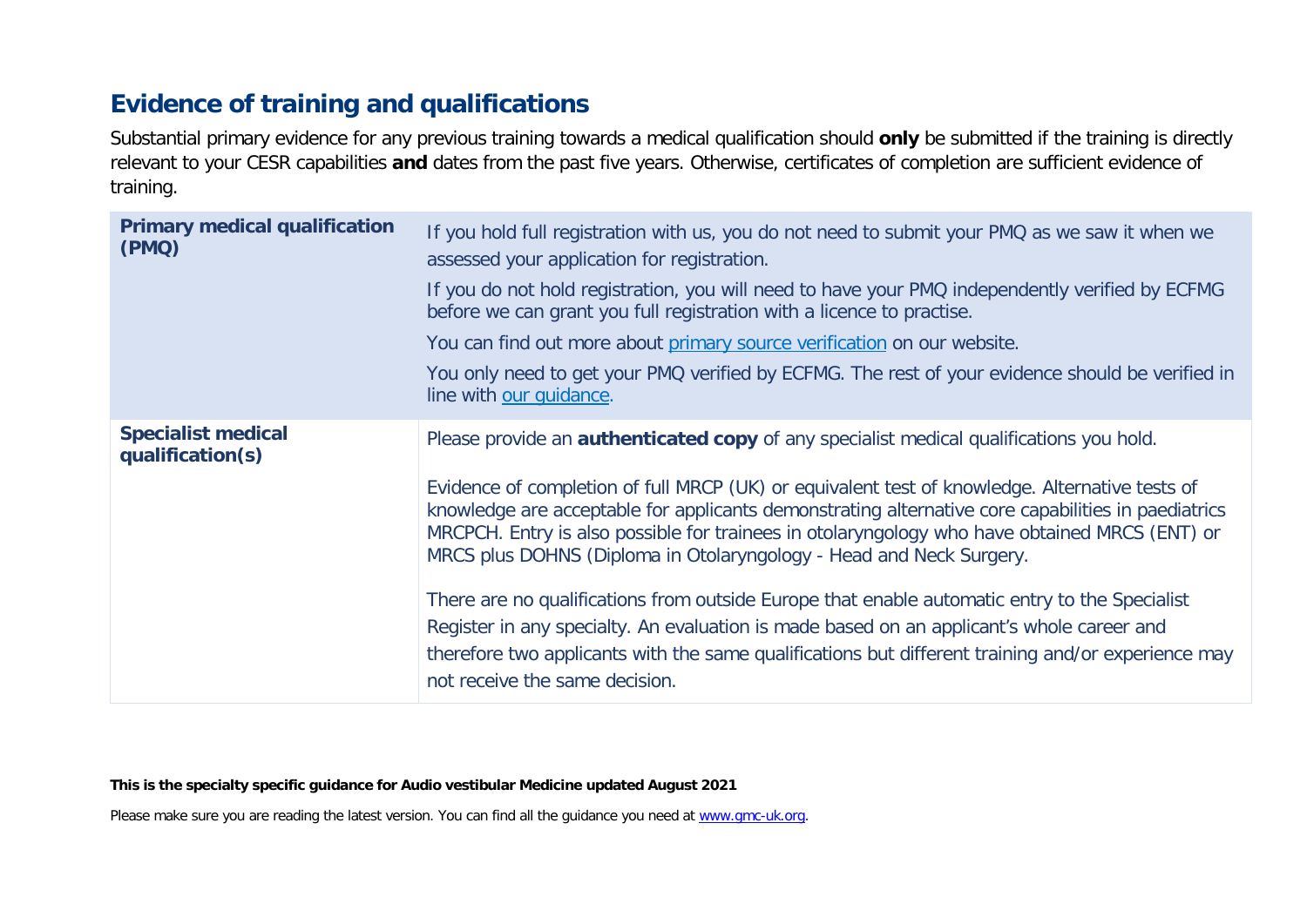|                                                  | If your specialist medical qualification is from outside the UK, please ensure that you provide the<br>following evidence in addition to your qualification:<br>Training curriculum or examination syllabus<br>$\circ$<br>Formal period assessments completed during training (these may be older than 5 years)<br>$\circ$                                                                                                                                                     |
|--------------------------------------------------|--------------------------------------------------------------------------------------------------------------------------------------------------------------------------------------------------------------------------------------------------------------------------------------------------------------------------------------------------------------------------------------------------------------------------------------------------------------------------------|
| <b>Recent specialist training</b>                | If you have worked in posts approved for a specialist training programme for a relevant<br>qualification outside the UK in the past five years, please provide an <b>authenticated copy</b> of the<br>curriculum or syllabus that was in place when you undertook your training.                                                                                                                                                                                               |
|                                                  | If a formal curriculum or syllabus (including assessment methods) is not available please provide a<br>letter from the awarding body outlining the content of the training programme or examination.                                                                                                                                                                                                                                                                           |
|                                                  | You must provide evidence of formal periodic assessment during your training. This evidence must<br>have been completed at the time the training was undertaken (if it is completed retrospectively<br>less weight will be given to the information provided). If you do not supply formal assessment<br>documents, the curriculum must demonstrate how you were assessed. A detailed letter of<br>verification from an educational supervisor would satisfy this requirement. |
|                                                  | If areas for development were highlighted, please provide evidence to demonstrate that you have<br>subsequently addressed them.                                                                                                                                                                                                                                                                                                                                                |
|                                                  | If you have undertaken approved specialty training towards a CCT or CESR(CP) in this specialty in<br>the UK in the past five years, you should provide a copy of your ARCPs.                                                                                                                                                                                                                                                                                                   |
| <b>Specialist registration outside</b><br>the UK | Please provide an <b>authenticated copy</b> of details of the registration requirements of that<br>authority.                                                                                                                                                                                                                                                                                                                                                                  |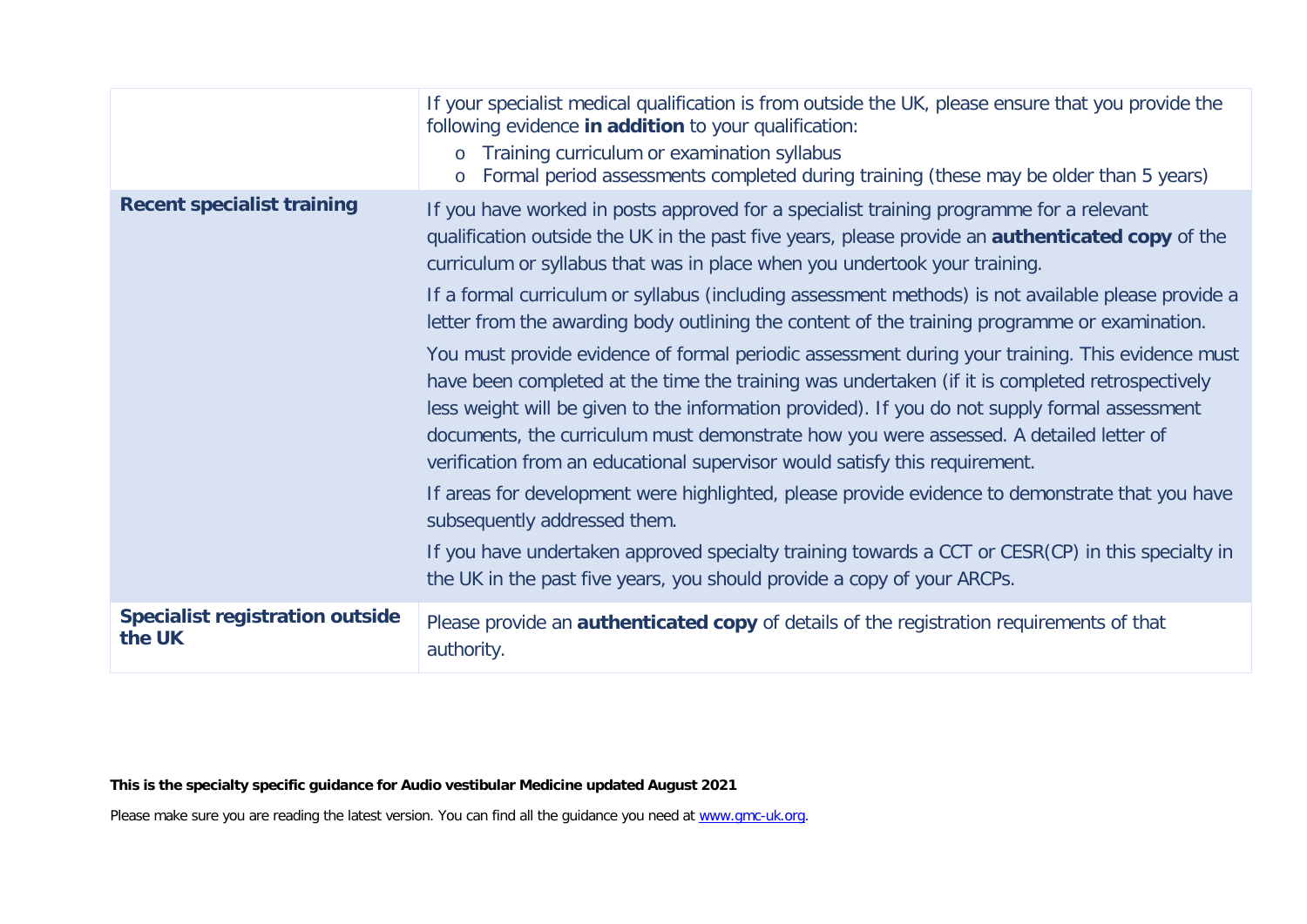You may include postgraduate qualifications if they are relevant to associated capabilities e.g. teaching, management, research methodology. Please provide **copies** of certificates.

# **Evidence of employment in posts and duties (including training posts)**

| <b>Employment letters and</b><br>contracts of employment | The information in these letters and contracts must match your CV. They will confirm the<br>following:<br>dates you were in post<br>post title, grade, training<br>type of employment: permanent, fixed term, or part time (including percentage of whole<br>time equivalent) |
|----------------------------------------------------------|-------------------------------------------------------------------------------------------------------------------------------------------------------------------------------------------------------------------------------------------------------------------------------|
|                                                          |                                                                                                                                                                                                                                                                               |
| <b>Job descriptions</b>                                  | These must match the information in your CV. They will confirm the following:<br>your position within the structure of your department<br>your post title<br>your clinical and non-clinical commitment<br>your involvement in teaching or training.                           |
| Departmental/Unit annual<br>caseload statistics          | You should provide departmental and unit caseload statistics, activity data, range and scope of<br>work undertaken in a placement from the last three years.                                                                                                                  |

**This is the specialty specific guidance for Audio vestibular Medicine updated August 2021**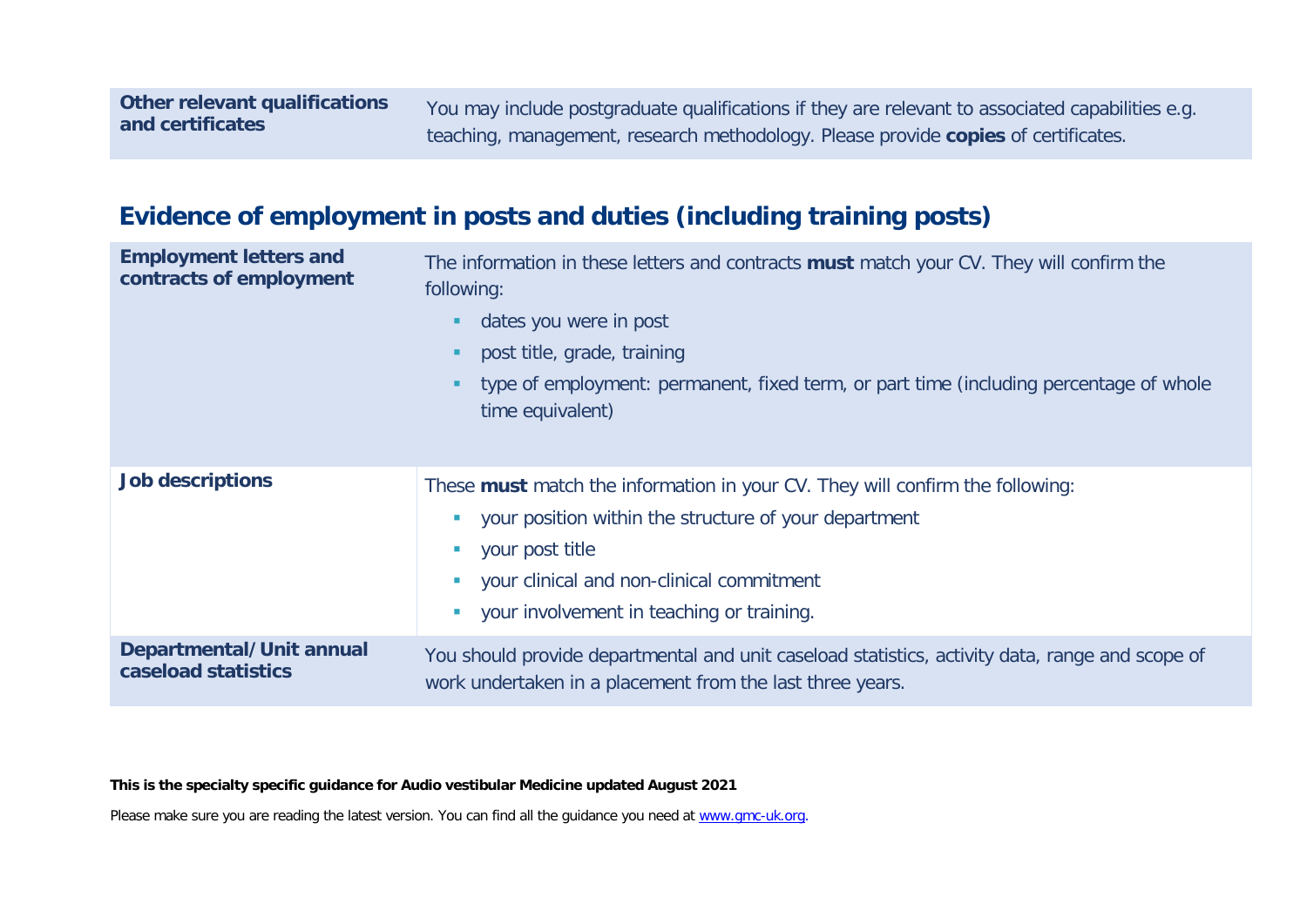| <b>Appraisal</b> | Those working in an NHS or managed environment should submit evidence of annual appraisals. A<br>revalidation or appraisal portfolio would be appropriate (if it is completed retrospectively less<br>weight will be given to the information provided).                                                                                                    |
|------------------|-------------------------------------------------------------------------------------------------------------------------------------------------------------------------------------------------------------------------------------------------------------------------------------------------------------------------------------------------------------|
|                  | For non-training posts you should provide evidence of ongoing evaluation of your performance.<br>This may take the format of formal appraisals by the department head or line manager (clinical<br>director, medical director, professor).                                                                                                                  |
|                  | For those applicants working in independent practice it is recommended that at least one<br>employer. Appraisal is undertaken and summary documentation of this submitted with the<br>application.                                                                                                                                                          |
|                  | Where an applicant is not based in the UK alternative forms of appraisal are strongly advised.<br>Alternative evidence may include letters (written at the time) commenting on your performance. In<br>addition, where no formal appraisal or assessment forms are available you must provide<br>information on the method of career review or progression. |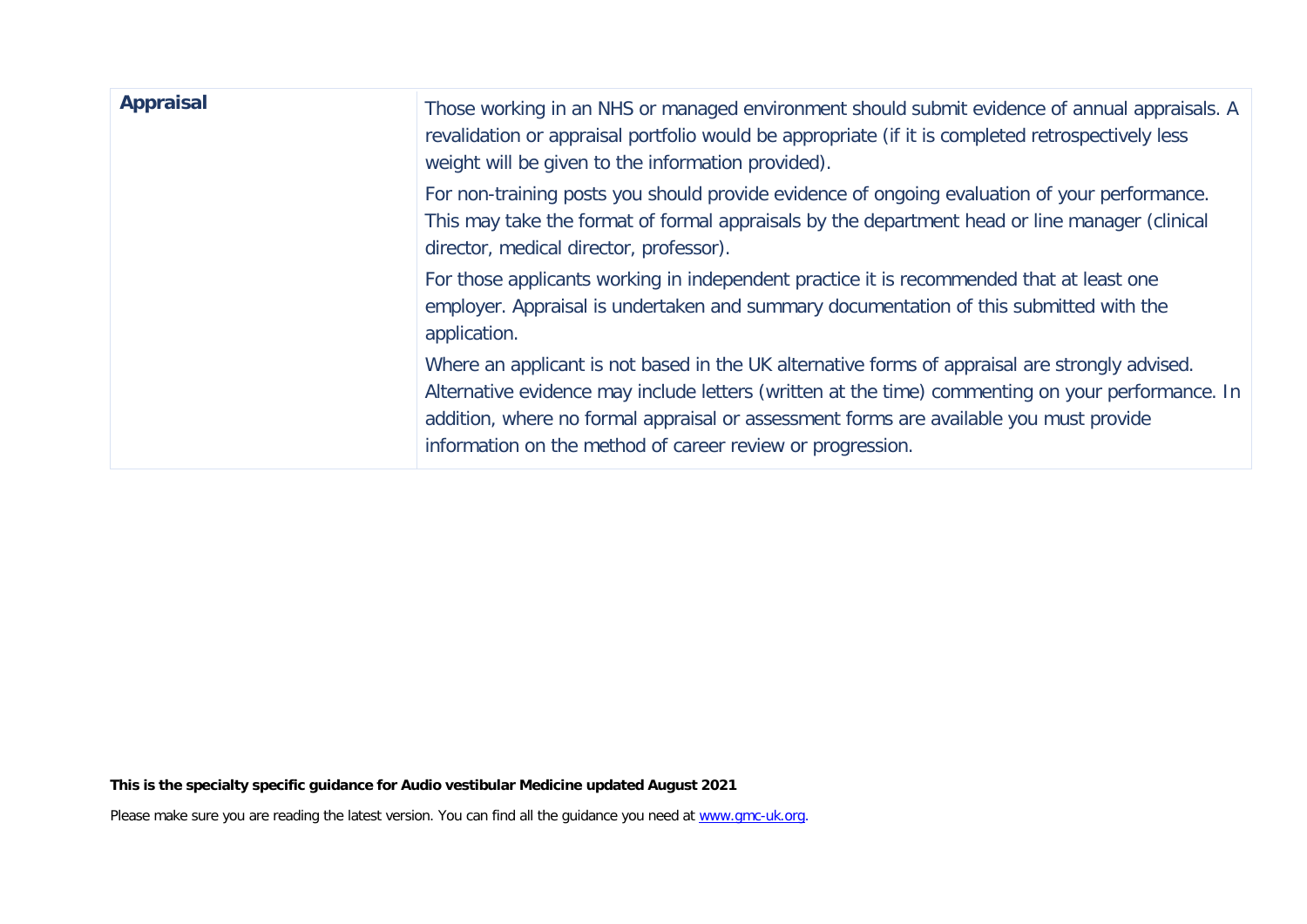#### **Generic CiPs**

The suggested documentation is given below each CiP and the overall numbers expected are given in the section above. Each piece of evidence can support more than one CiP and you should cross reference

### **CiP 1: Able to function successfully within NHS organisational and management systems**

### **Key skills:**

- Aware of, and adheres to, the GMC professional requirements
- Aware of public health issues including population health, social determinants of health and global health perspectives
- **Demonstrates effective clinical leadership**
- Demonstrates promotion of an open and transparent culture
- Keeps up to date through learning and teaching
- Demonstrates engagement in career planning
- **-** Demonstrates capabilities in dealing with complexity and uncertainty
- **Aware of the role and processes for commissioning**
- Aware of the need to use resources wisely

#### **Suggested documentation:**

- Reports from consultants who have worked with you, such as the Multiple Consultant Report (MCR)
- Feedback from a variety of clinical and non-clinical colleagues who have worked with you, such as the Multisource Feedback (MSF)
- Evidence of taking an active role in governance structures, including service development. This may, for example, include the minutes of meetings for governance and unit management in which the applicant has been involved, MDT meetings, and any documented service development initiatives such as QIPAT.

**This is the specialty specific guidance for Audio vestibular Medicine updated August 2021**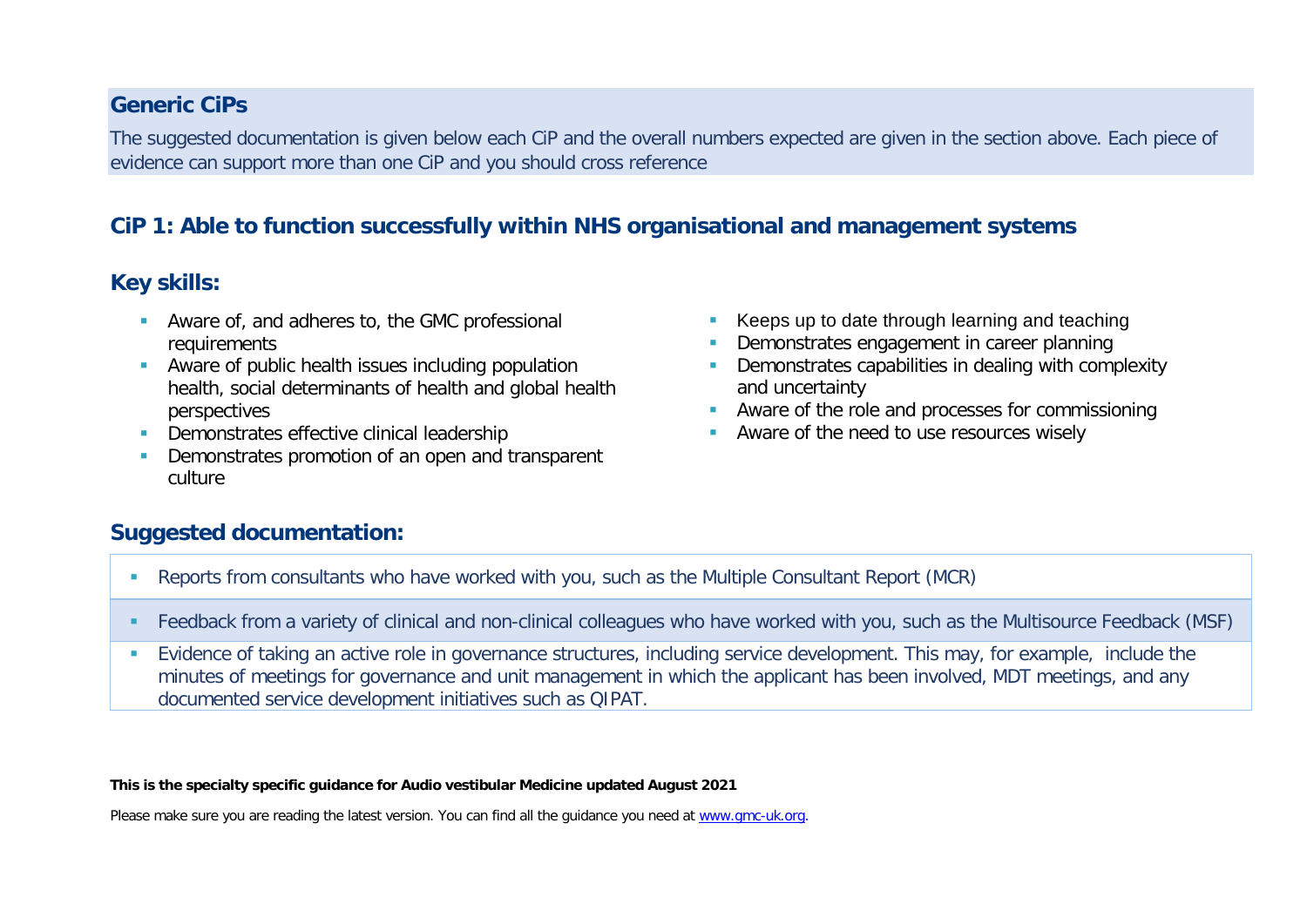### **CiP 2: Able to deal with ethical and legal issues related to clinical practice**

#### **Key skills:**

- Aware of national legislation and legal responsibilities, including safeguarding vulnerable groups
- Behaves in accordance with ethical and legal requirements
- **Demonstrates ability to offer apology or explanation when** appropriate
- **Demonstrate ability to lead the clinical team in ensuring** that ethical and legal factors are considered openly and consistently

#### **Suggested documentation:**

- Reports from consultants who have worked with you, such as the Multiple Consultant Report (MCR), end of placement and appraisal reports
- Feedback from a variety of clinical and non-clinical colleagues who have worked with you, such as the Multisource Feedback (MSF)
- Evidence of ability to assess the mental capacity of patients to make healthcare decisions. Evidence could include:
	- Reflections on cases where you had to assess a patient's mental capacity
- Evidence of involvement in making best interests' decisions, such as:
	- Notes
	- Letters
	- Meeting minutes

#### **This is the specialty specific guidance for Audio vestibular Medicine updated August 2021**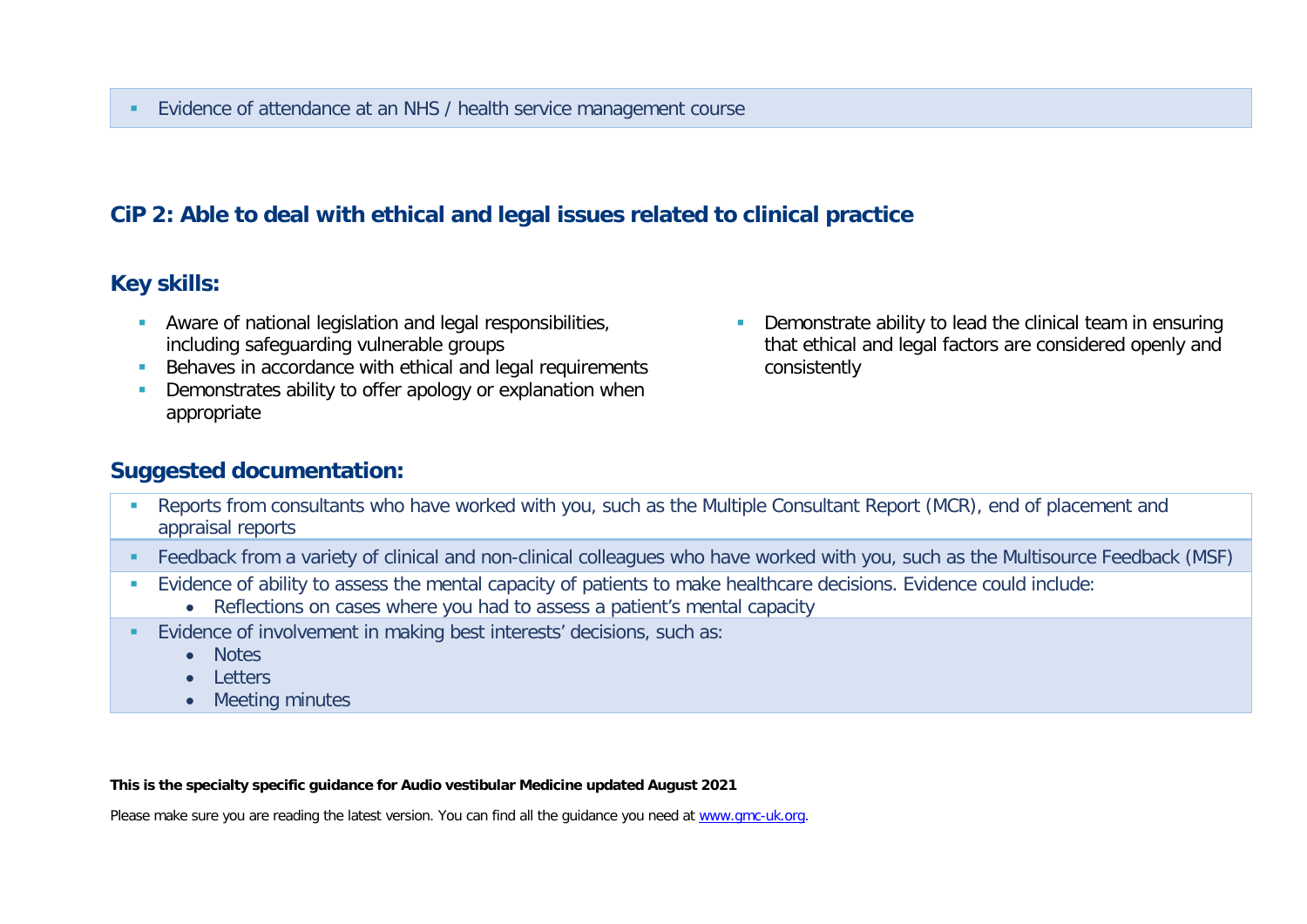- Awareness of relevant legislation, including mental capacity legislation by completion of an online training course, for example:
	- eLfH Mental Capacity Act:<https://www.e-lfh.org.uk/programmes/mental-capacity-act/>
	- CPD Online Mental Capacity Act:<https://cpdonline.co.uk/course/mental-capacity-act/>
	- SCIE Mental Capacity Act:<https://www.scie.org.uk/e-learning/mca>

# **CiP 3: Communicates effectively and is able to share decision making, while maintaining appropriate situational awareness, professional behaviour and professional judgement**

### **Key skills:**

- **Communicates clearly with patients and carers in a variety** of settings
- **Communicates effectively with clinical and other** professional colleagues
- Identifies and manages barriers to communication (e.g. cognitive impairment, speech and hearing problems, capacity issues)
- **Demonstrates effective consultation skills including** effective verbal and non-verbal interpersonal skills
- **Shares decision making by informing the patient,** prioritising the patient's goals and wishes, and respecting the patient's beliefs, concerns and expectations
- Shares decision making with children and young people
- Applies management and team working skills appropriately, including influencing, negotiating, reassessing priorities and effectively managing complex, dynamic situations

### **Suggested documentation:**

 Reports from consultants who have worked with you, such as the Multiple Consultant Report (MCR), end of placement and appraisal reports

#### **This is the specialty specific guidance for Audio vestibular Medicine updated August 2021**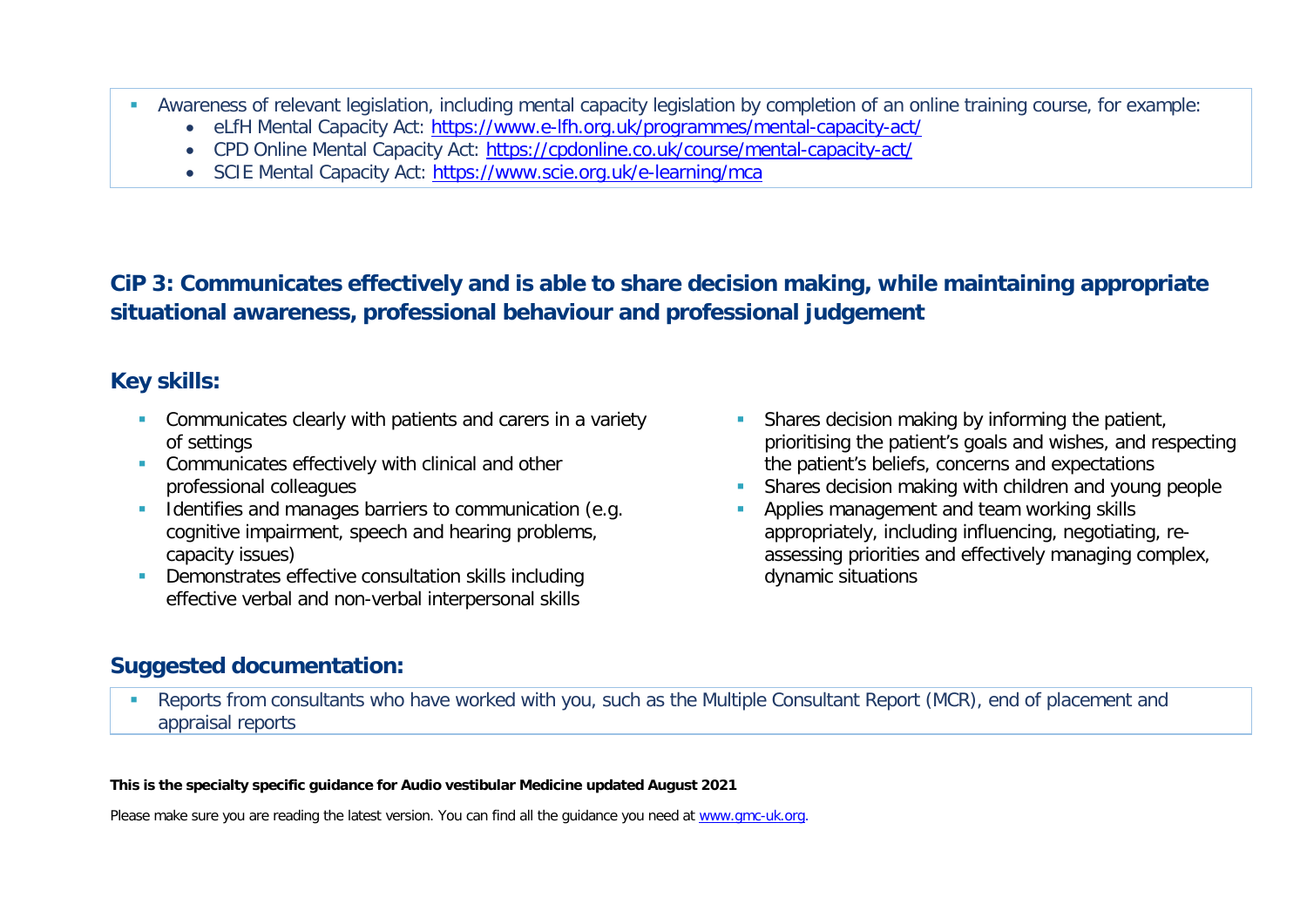- Feedback from a variety of clinical and non-clinical colleagues who have worked with you, such as the Multisource Feedback (MSF)
- Evidence of your ability to analyse a patient's communication difficulties:
	- Reflective diaries
- **Feedback from patients, such as a patient survey**
- Reflective practice entries about patients or families who posed difficulties
- **Supervised learning event**

# **CiP 4: Is focused on patient safety and delivers effective quality improvement in patient care**

### **Key skills:**

- **Makes patient safety a priority in clinical practice**
- **Raises and escalates concerns where there is an issue with** patient safety or quality of care
- **Demonstrates commitment to learning from patient safety** investigations and complaints
- Shares good practice appropriately
- Contributes to and delivers quality improvement

### **Suggested documentation:**

- **Understands basic Human Factors principles and practice** at individual, team, organisational and system levels
- **Understands the importance of non-technical skills and** crisis resource management
- Recognises and works within limit of personal competence
- Avoids organising unnecessary investigations or prescribing poorly evidenced treatments
- Reports from consultants who have worked with you, such as the Multiple Consultant Report (MCR), end of placement and appraisal reports

**This is the specialty specific guidance for Audio vestibular Medicine updated August 2021**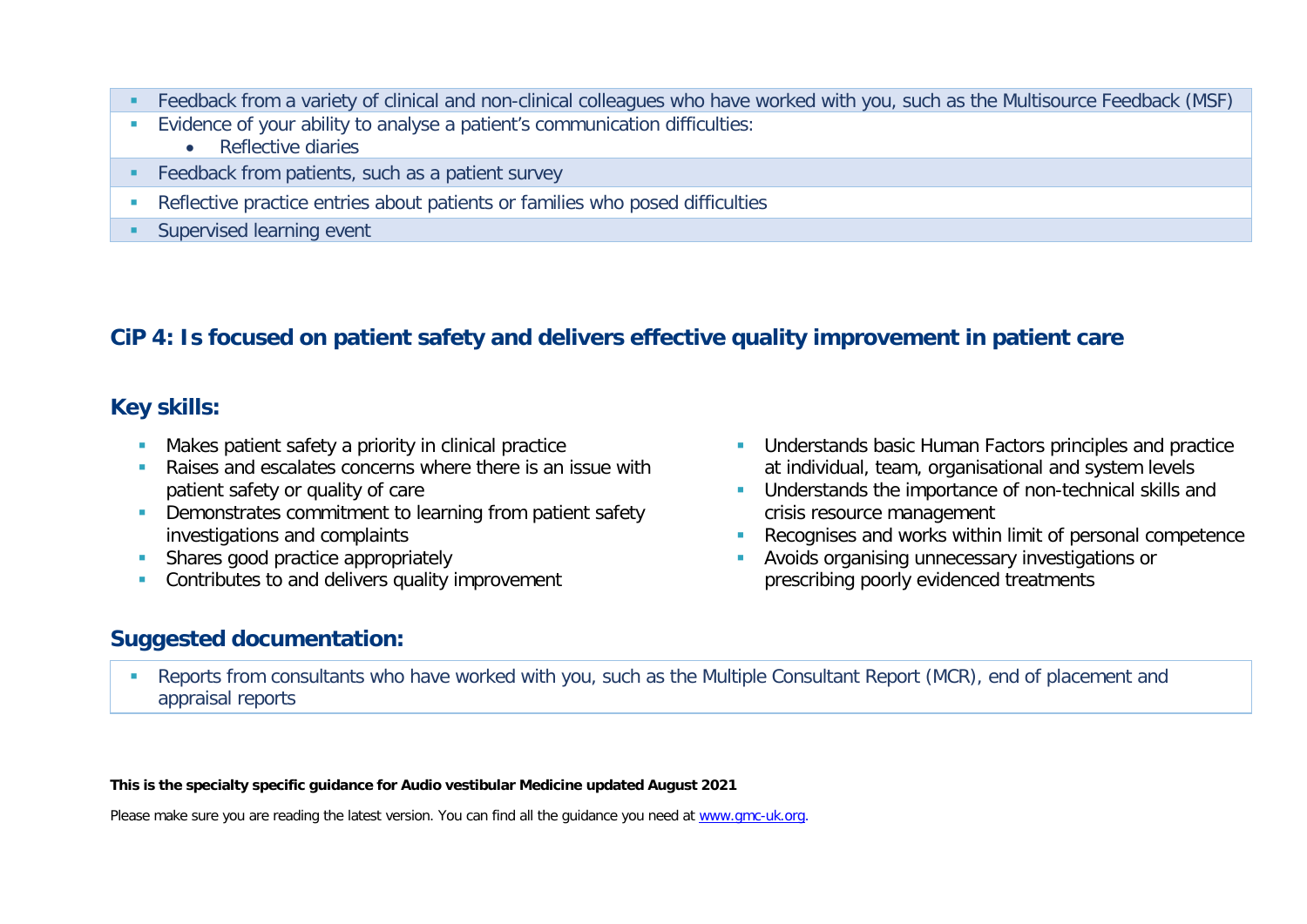- Feedback from a variety of clinical and non-clinical colleagues who have worked with you, such as the Multisource Feedback (MSF)
- Reflective practice entries about patients or families who posed difficulties
- Evidence that you have arranged and attended meetings about a patient with Social Services or other non-health organisations. For example:
	- Meeting minutes, demonstrating your attendance and participation
	- Invites sent from you demonstrating arranging meetings
- **Supervised learning event**
- Documented evidence of development of procedures to improve inter-service and inter-agency communication, you will need to demonstrate your involvement in the new procedure and its effectiveness
- Specific quality improvement activity, such as a QIPAT
- Copies of letters you have written to NHS and non-NHS services involved with patients

#### **CiP 5: Carries out research and manages data appropriately**

### **Key skills:**

- **Manages clinical information / data appropriately**
- Understands principles of research and academic writing
- **•** Demonstrates ability to carry out critical appraisal of the literature
- **Understands the role of evidence in clinical practice and** demonstrates shared decision making with patients
- Demonstrates appropriate knowledge of research methods, including qualitative and quantitative approaches in scientific enquiry
- Demonstrates appropriate knowledge of research principles and concepts and the translation of research into practice
- **Follows quidelines on ethical conduct in research and** consent for research

**This is the specialty specific guidance for Audio vestibular Medicine updated August 2021**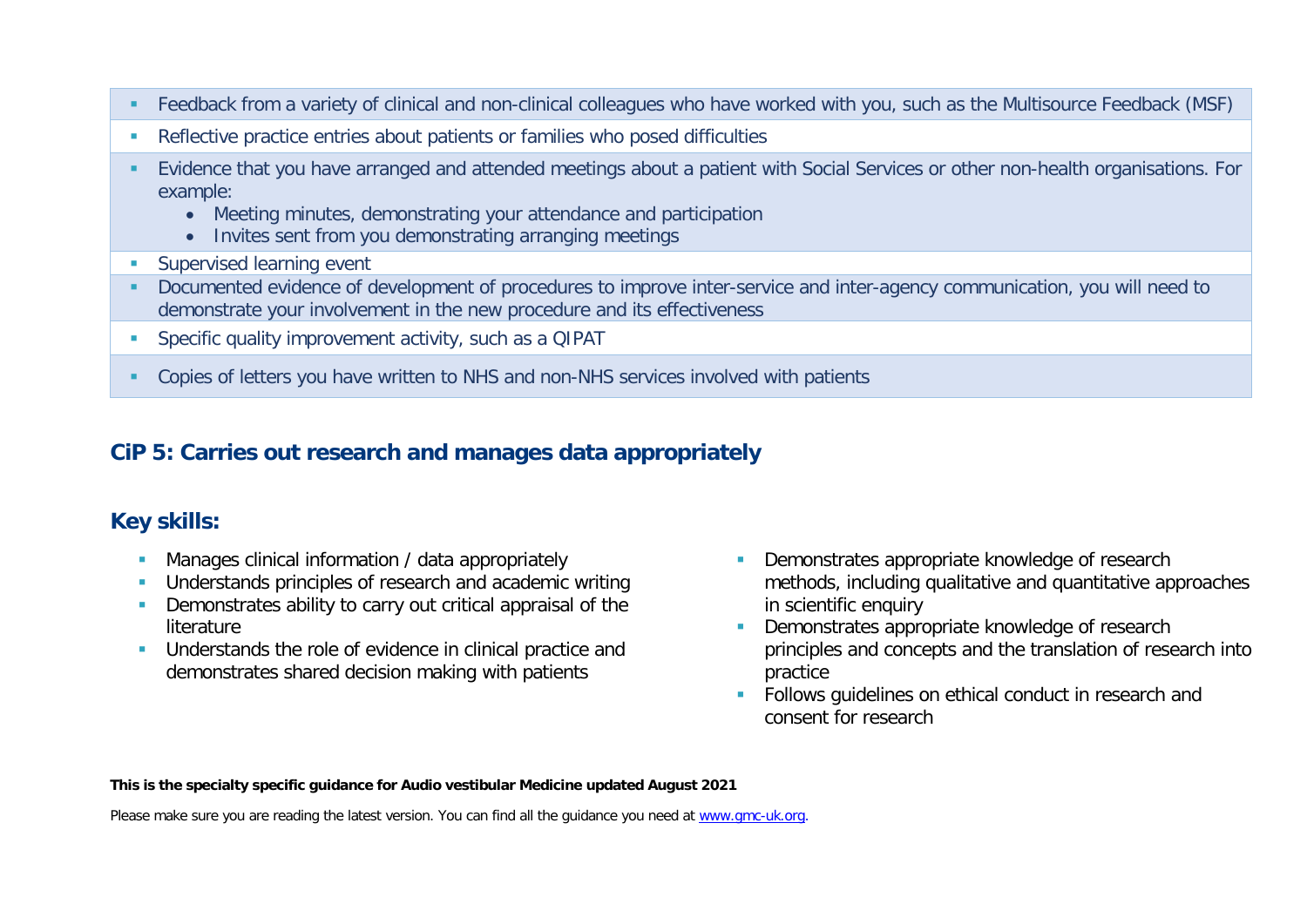- **Understands public health epidemiology and global health** patterns
- Recognises potential of applied informatics, genomics, stratified risk and personalised medicine and seeks advice for patient benefit when appropriate

- Reports from consultants who have worked with you, such as the Multiple Consultant Report (MCR), end of placement and appraisal reports
- Feedback from a variety of clinical and non-clinical colleagues who have worked with you, such as the Multisource Feedback (MSF)
- Evidence of completion of Good Clinical Practice (GCP) training:
	- [www.nihr.ac.uk/health-and-care-professionals/learning-and-support/good-clinical-practice](https://www.nihr.ac.uk/health-and-care-professionals/learning-and-support/good-clinical-practice.htm)
- Documented evidence of research activity. This may include evidence of:
	- Helping in a project
	- Reviewing research papers / grants
	- Writing and co-authoring research papers
	- Contributing to research projects
- **Presentations either lectures (podium presentations) or poster presentations**
- **Publications**

#### **CiP 6: Acts as a clinical teacher and clinical supervisor**

#### **Key skills:**

- Delivers effective teaching and training to medical students, junior doctors and other healthcare professionals
- **Delivers effective feedback with action plan**

**This is the specialty specific guidance for Audio vestibular Medicine updated August 2021**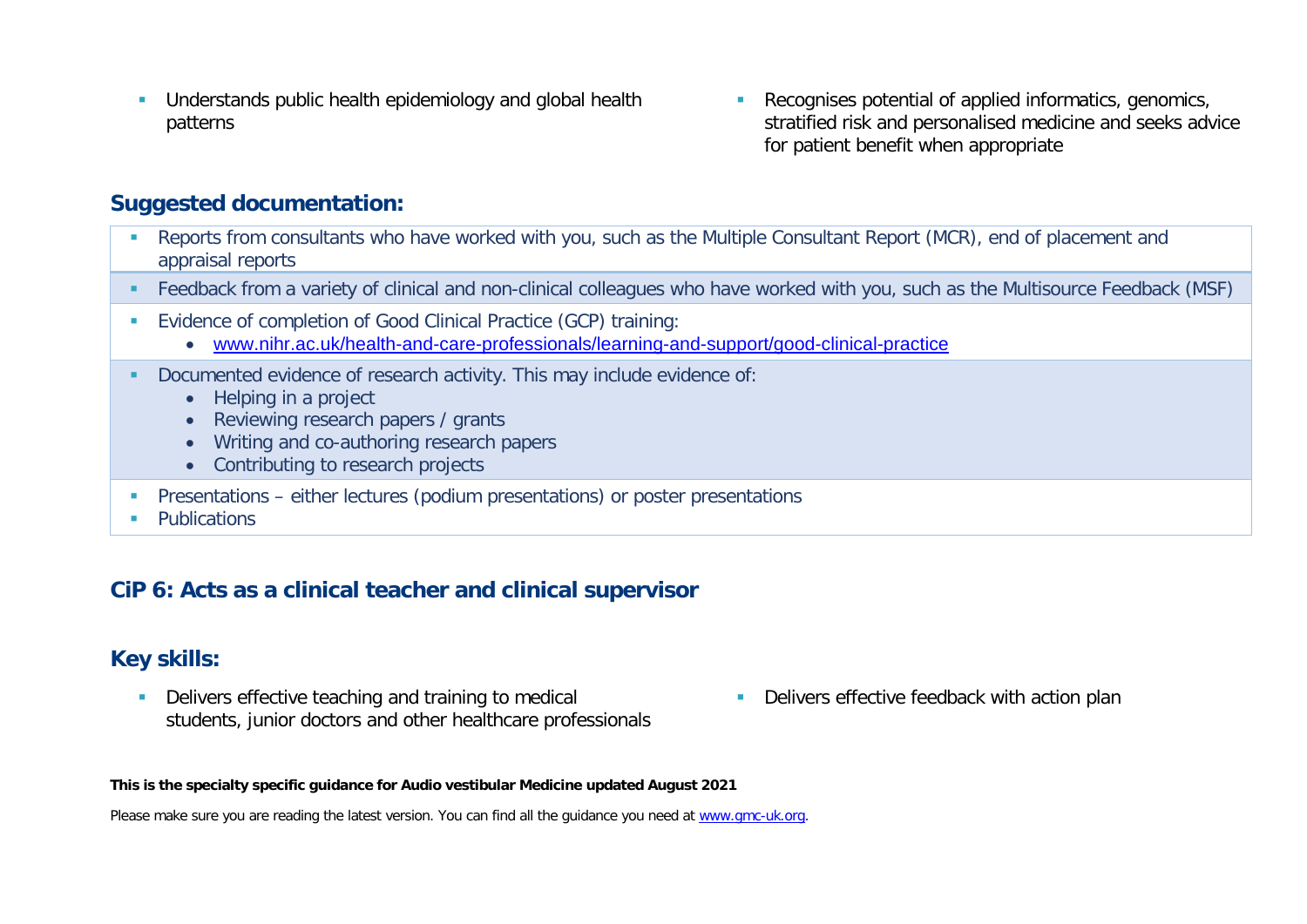- Able to supervise less experienced trainees in their clinical assessment and management of patients
- Able to supervise less experienced trainees in carrying out appropriate practical procedures

Able to act as a clinical supervisor to doctors in earlier stages of training

- Reports from consultants who have worked with you, such as the Multiple Consultant Report (MCR), end of placement and appraisal reports
- Feedback from a variety of clinical and non-clinical colleagues who have worked with you, such as the Multisource Feedback (MSF)
- **Completion of relevant training course(s), such as management or leadership courses**
- Feedback from formal teaching sessions to medical and non-medical staff:
	- Teaching Observation SLE (TO)

**This is the specialty specific guidance for Audio vestibular Medicine updated August 2021**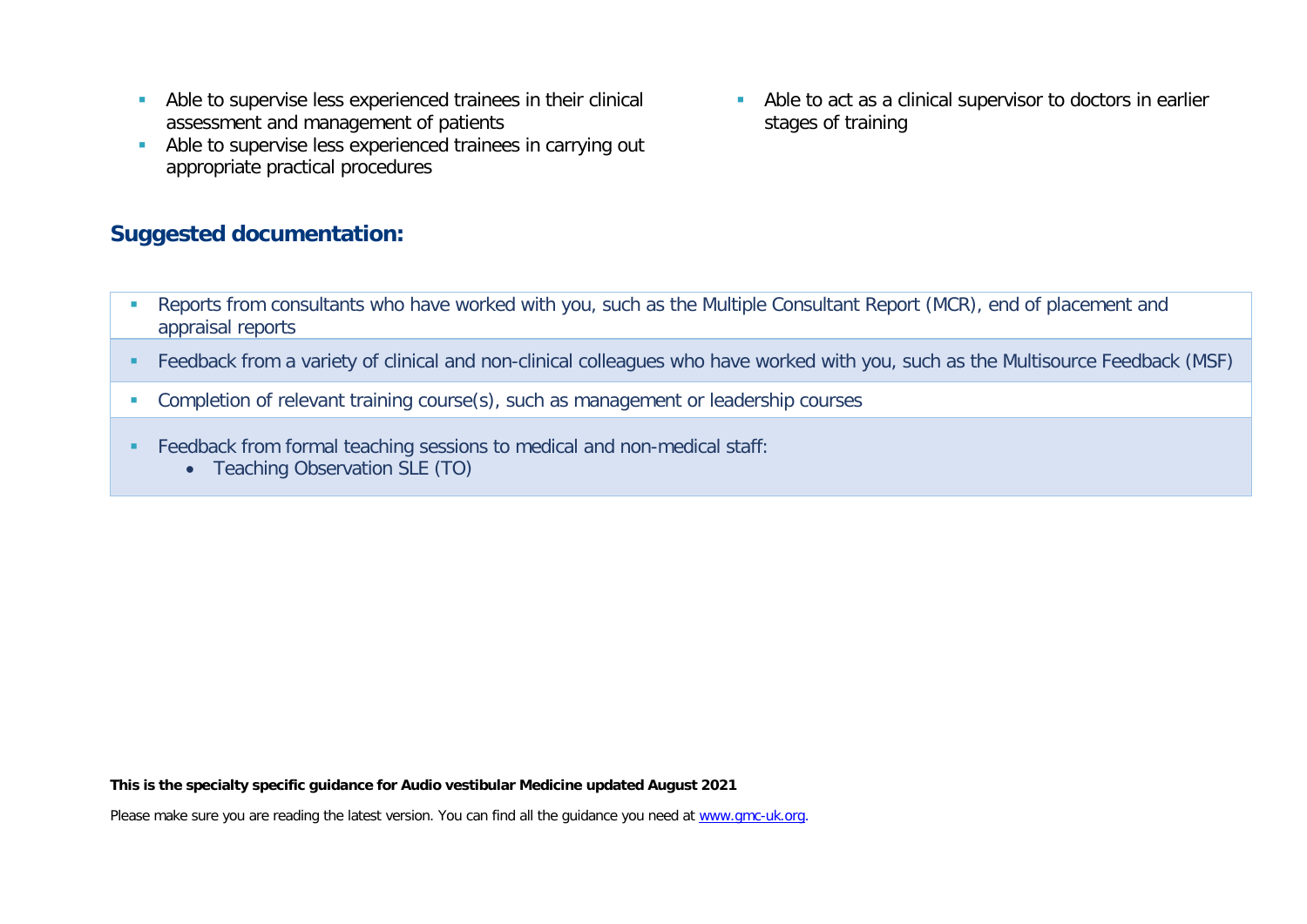# **Specialty Specific CiPs**

Applicants must demonstrate that they are currently practising at the level of 'entrusted to act independently' in all specialty CiPs. Further detail regarding the descriptors for the key skills in each specialty specific CiP can be found in the [curriculum.](https://www.gmc-uk.org/education/standards-guidance-and-curricula/curricula#T)

### **Specialty CiP 1: Able to formulate a holistic audio vestibular analysis and prioritise**

#### **Key skills:**

- Demonstrates ability to assess patients using a biopsychosocial model
- Recognises the impact of hearing and balance difficulties on the patient and their significant others
- **Recognises the complexity caused by multiple comorbidities**
- Recognises the impact of systemic disorders on hearing and balance
- **Formulates an appropriate patient-centred holistic management plan**
- Demonstrates awareness of the quality of patient experience

# **Suggested documentation:**

- Evidence of awareness of impact of systemic disorders and co-morbidities on hearing and balance such as clinic letters, MDT minutes
- Feedback from a variety of clinical and non-clinical colleagues who have worked with you, such as the Multisource Feedback (MSF), clinical supervisor, end of placement and appraisal reports
- **Evidence of awareness of how audio vestibular conditions can affect quality of life such as clinic letters, reflections at the time**
- Evidence on how you have prioritised management options to provide a holistic model of care such as copies of letters you have written to patients and other healthcare professionals

#### **This is the specialty specific guidance for Audio vestibular Medicine updated August 2021**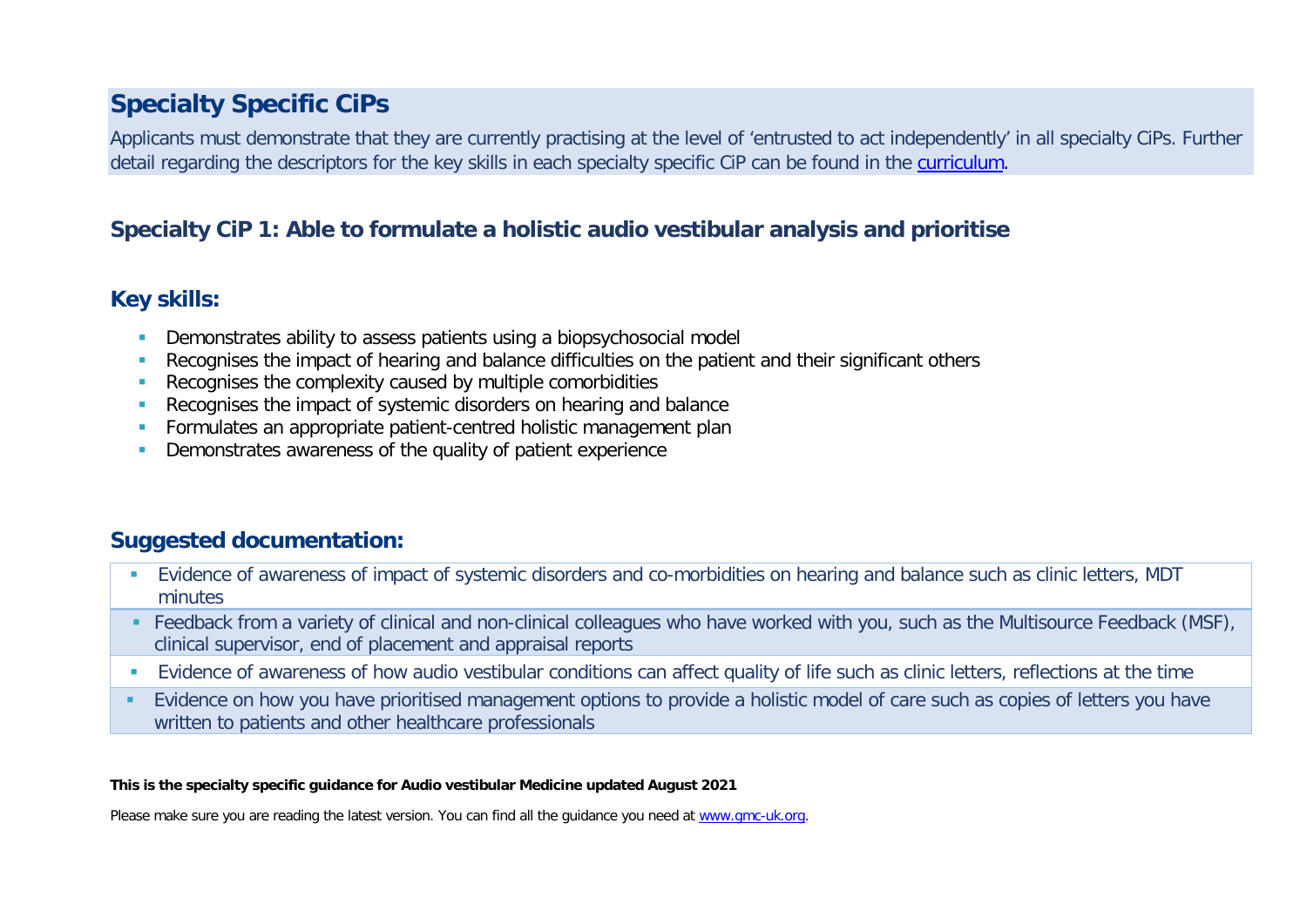- **Reflective practice entries about patients or families you have seen**
- Supervised learning events (SLEs) from the options listed below:
	- CbDs
	- Mini-CEX

### **Specialty CiP 2: Able to diagnose and manage audio vestibular and co-morbid medical conditions**

### **Key skills:**

- Demonstrates knowledge of the pathology, appropriate investigations and management of co-morbid conditions
- Interprets clinical features, their reliability and relevance to clinical scenarios including recognition of the breadth of presentation of co-morbid disorders
- Appropriately manages comorbidities in audio vestibular patients and arrange further investigations taking into account patient preferences and the urgency required
- Recognises the importance of joint working, need to liaise with other specialty services and refers appropriately
- Is aware of the many factors that affect a patient's presentation, understanding of the problem and approach to management
- **Can identify, articulate and negotiate priorities**
- Delivers patient centred care including shared decision making

#### **Suggested documentation:**

Evidence of completion of course or academic modules with audio vestibular focus

#### **This is the specialty specific guidance for Audio vestibular Medicine updated August 2021**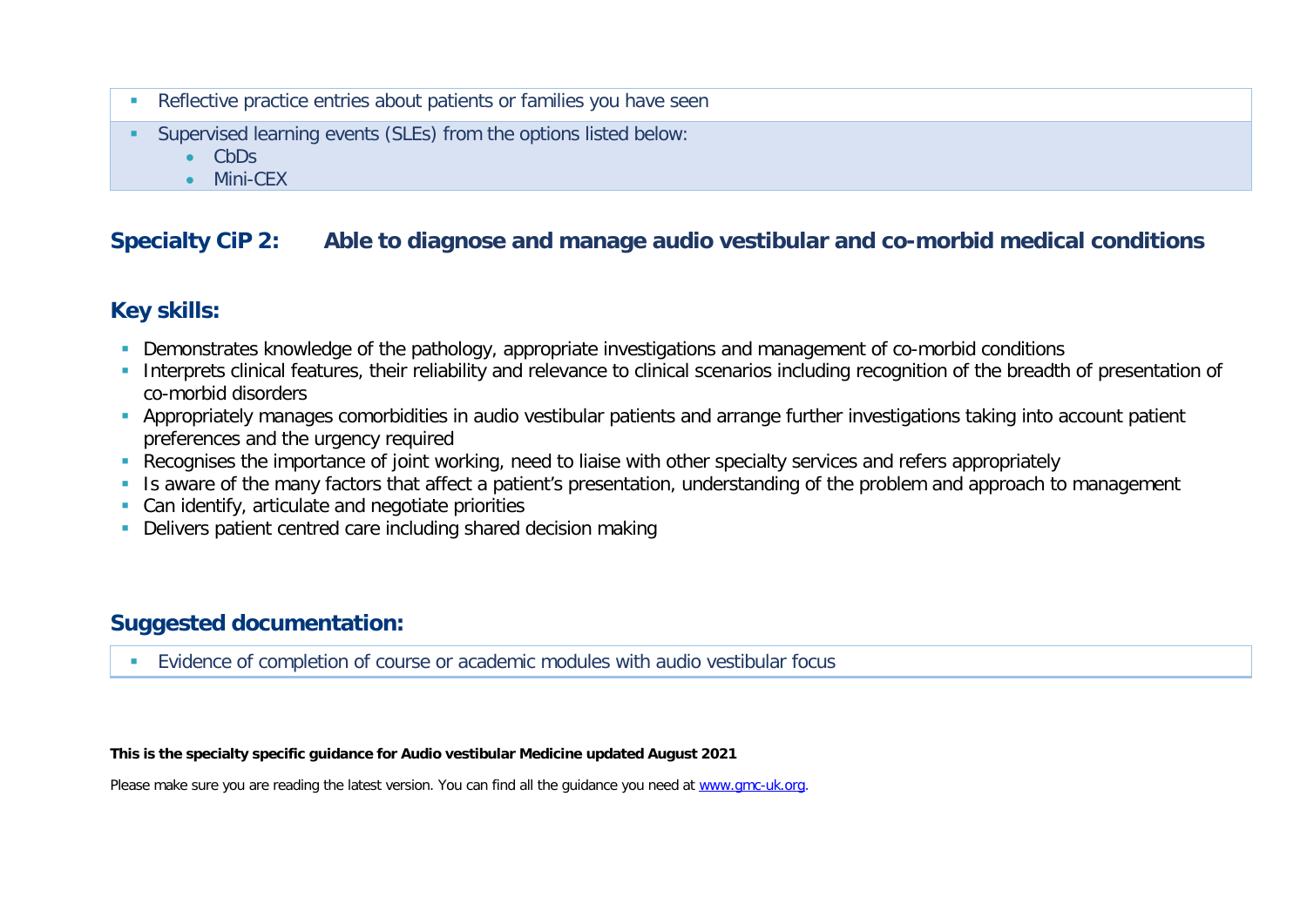- Feedback from a variety of clinical and non-clinical colleagues who have worked with you, such as the Multisource Feedback (MSF), clinical supervisor, end of placement and appraisal reports
- **Reflective practice entries about patients or families you have seen**
- Evidence of awareness of impact of systemic disorders and co-morbidities on hearing and balance such as copies of letters you have written to patients and other healthcare professionals clinic letters, case discussions, MDT minutes with evidence of your contribution
- **Evidence of feedback from patients such as patient surveys, thank you letters or cards**
- Supervised learning events (SLEs) from the options listed below:
	- CbDs
	- Mini CEXs

**Specialty CiP 3: Diagnosis and medical management of hearing disorders and dysacuses across all ages of adults within a holistic biopsychosocial framework**

### **Key skills:**

- **Demonstrates knowledge of the anatomy, physiology and pathophysiology of the extended auditory system**
- **Demonstrates knowledge of the range of audiological conditions affecting adults including different clinical populations**
- **Demonstrates the ability to obtain a comprehensive history, administer appropriate questionnaires and perform a detailed targeted** examination in adults
- **Demonstrates ability to request appropriate audio vestibular, imaging and laboratory tests, and to interpret test results, integrating** all the information to establish a diagnosis
- **Formulates and communicates an appropriate patient-centred, multidisciplinary management plan**
- Demonstrates understanding of, and follows local and national guidelines and clinical trial protocols

#### **This is the specialty specific guidance for Audio vestibular Medicine updated August 2021**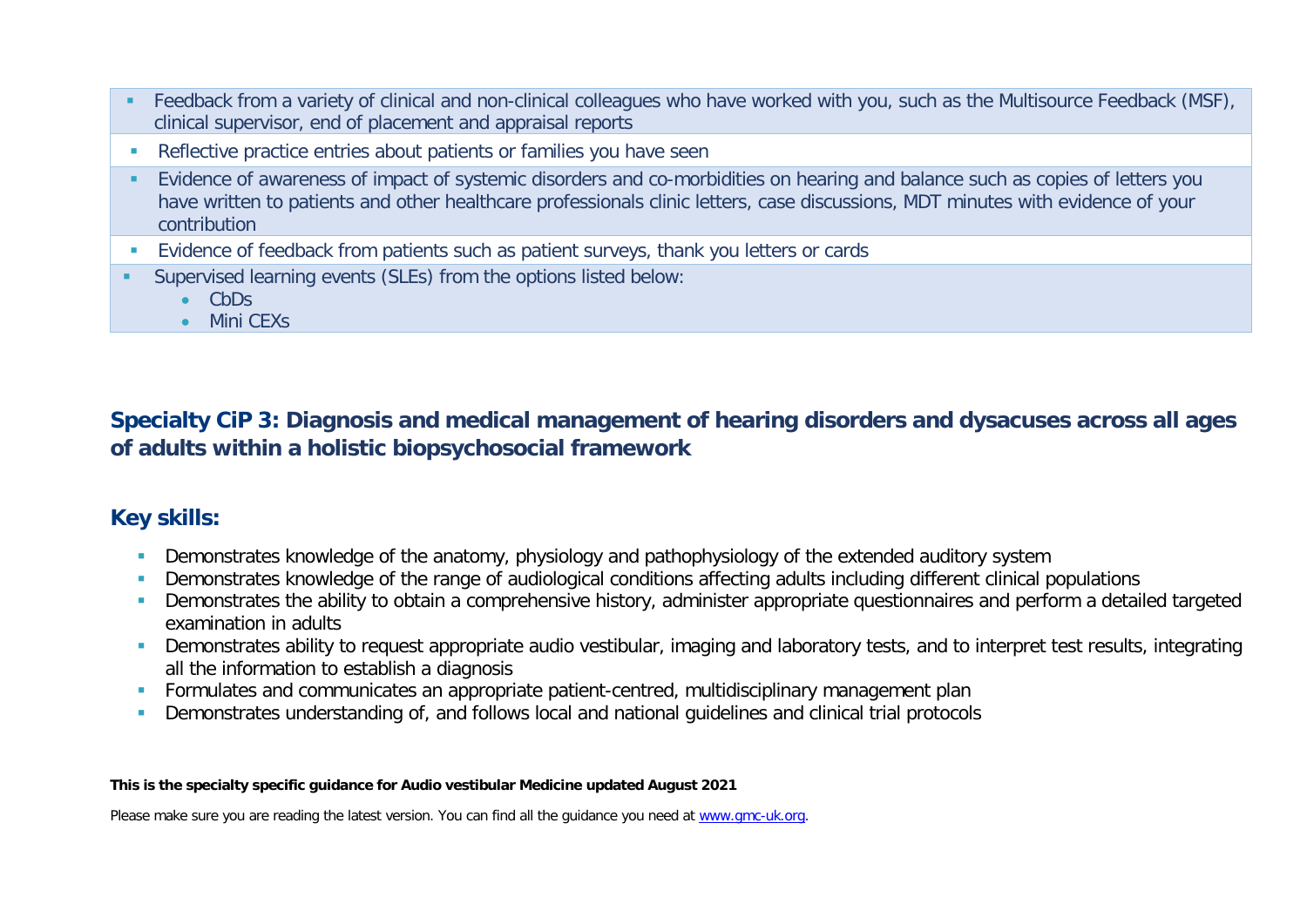- **Liaises with other specialty services when appropriate**
- Demonstrates understanding of transitional care from paediatric to adult services

- Evidence of completion of course or academic modules with a hearing and/or dysacuses focus
- **Feedback from a variety of clinical and non-clinical colleagues who have worked with you, such as the Multisource Feedback (MSF),** supervisor, end of placement and appraisal reports
- **Reflective practice entries about patients or families you have seen**
- Evidence of awareness of investigations of systemic disorders and co-morbidities on hearing and balance such as copies of letters you have written to patients and other healthcare professionals clinic letters, case discussions, MDT minutes
- Supervised learning events (SLEs) from the options listed below:
	- CbDs
	- Mini-CEX
- Evidence of awareness of issues and guidance relating to transition e.g. development of protocols, audits, patient satisfaction surveys

### **Specialty CiP 4: Diagnosis and medical management of vestibular disorders across all ages of adults within a holistic biopsychosocial framework**

### **Key skills:**

 Demonstrates understanding of the functional anatomy and physiology of the vestibular and related systems, including central pathways and connections

#### **This is the specialty specific guidance for Audio vestibular Medicine updated August 2021**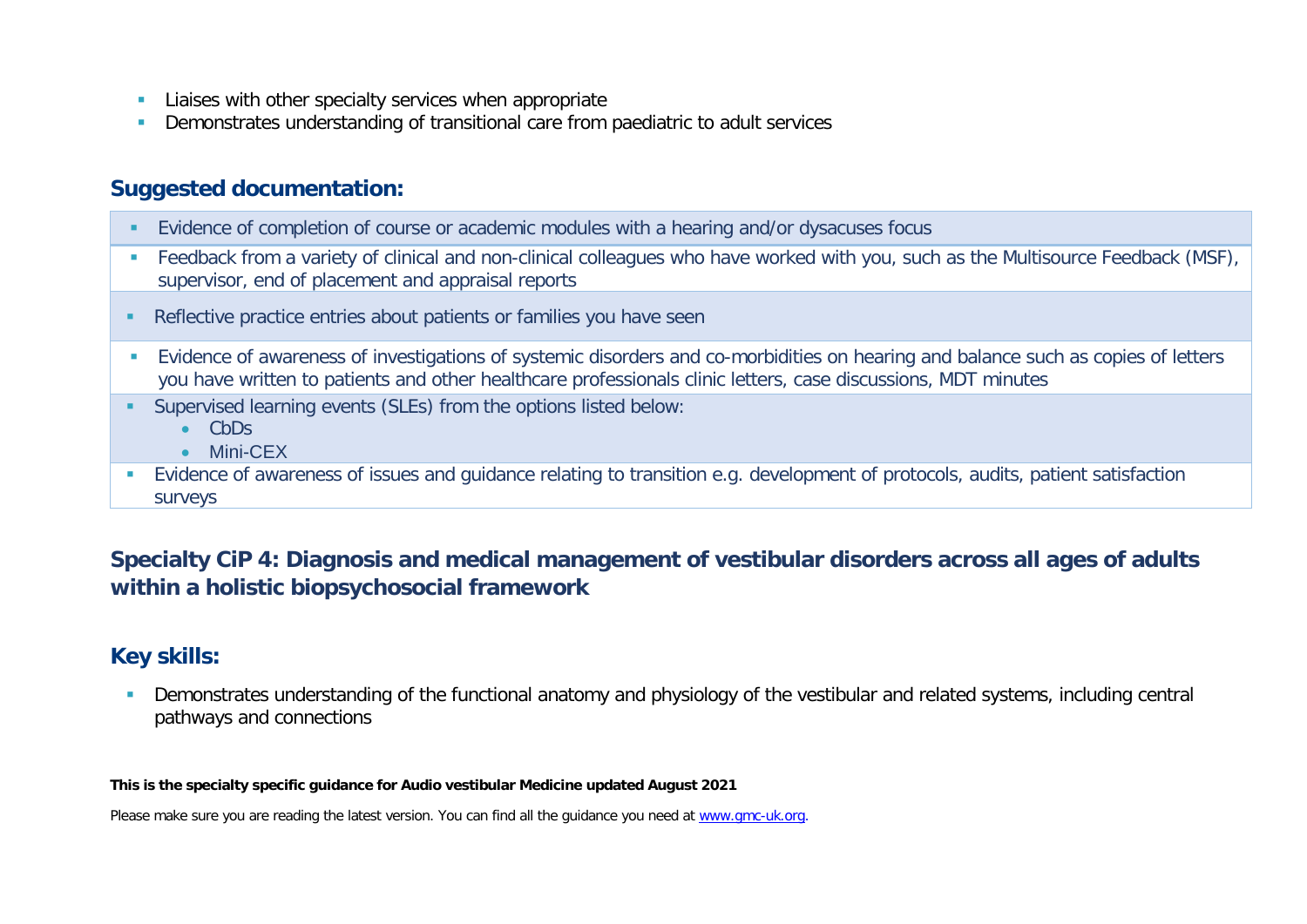- **Demonstrates good diagnostic skills through accurate history taking, thorough and pertinent clinical examination to reach a** provisional diagnosis
- **Formulates appropriate differential diagnosis**
- Selects and interprets appropriate audiological, vestibular and aetiological investigations, understanding the limitations of these tests.
- Formulates and explains an appropriate management plan, taking into account patient preferences, and the urgency required
- Explains clinical reasoning behind patient-centred diagnostic and clinical management decisions, in collaboration with the multidisciplinary team
- **Recognises need to liaise with specialty services to manage comorbidities and refers where appropriate**

- Evidence of completion of course or academic module with vestibular focus
- **Feedback from a variety of clinical and non-clinical colleagues who have worked with you, such as the Multisource Feedback (MSF),** supervisor, end of placement and appraisal reports
- Reflective practice entries about patients or families you have seen
- Evidence of awareness of impact of systemic disorders and co-morbidities on balance such as copies of letters you have written to patients and other healthcare professionals clinic letters, case discussions, MDT minutes
- Supervised learning events (SLEs) from the options listed below:
	- CbDs
	- Mini-CEX

# **Specialty CiP 5: Diagnosis and medical management of hearing disorders and dysacuses in neonates and children within a holistic biopsychosocial framework**

**This is the specialty specific guidance for Audio vestibular Medicine updated August 2021**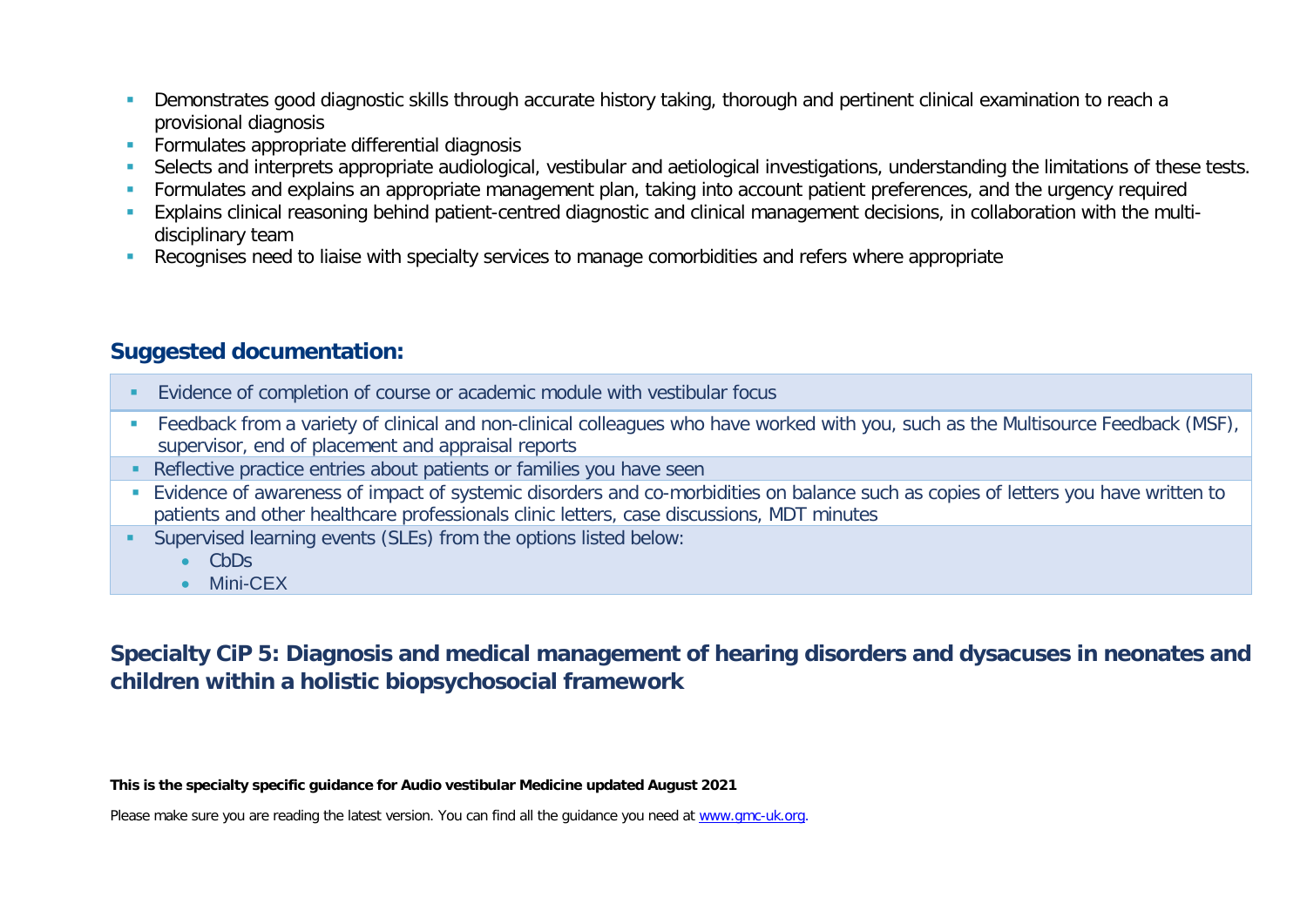### **Key skills:**

- **Demonstrates knowledge of the anatomy, physiology and pathophysiology of the extended auditory system**
- Demonstrates the ability to take an accurate, relevant and detailed audio vestibular and neurodevelopmental history from the child/young person or carer including the ability to identify safeguarding concerns
- Demonstrates ability to perform a thorough and detailed physical examination appropriate to the age and developmental level of the child/young person
- Able to identify medical, social, emotional and psychological problems which may be causative or may adversely affect rehabilitation
- Able to identify the impact of auditory disorders on the child/young person's physical, social, emotional and psychological well-being and activities of daily living (home, social and school) and the reciprocal impact of these on the auditory disorder
- Able to select and interpret appropriate diagnostic audiological assessments, laboratory tests, imaging and relevant multidisciplinary assessments enabling aetiological diagnosis of auditory disorders.
- Recognises the impact of the diagnosis on the family and selects the appropriate management strategies through multidisciplinary team discussion
- Recognises and support the specific needs of the child/young person and family at different stages of childhood, including transition to young adulthood through relevant agencies

# **Suggested documentation:**

- Evidence of completion of course or academic module with audio vestibular aetiology focus
- Feedback from a variety of clinical and non-clinical colleagues who have worked with you, such as the Multisource Feedback (MSF), supervisor, end of placement and appraisal reports
- Reflective practice entries about patients or families you have seen

**This is the specialty specific guidance for Audio vestibular Medicine updated August 2021**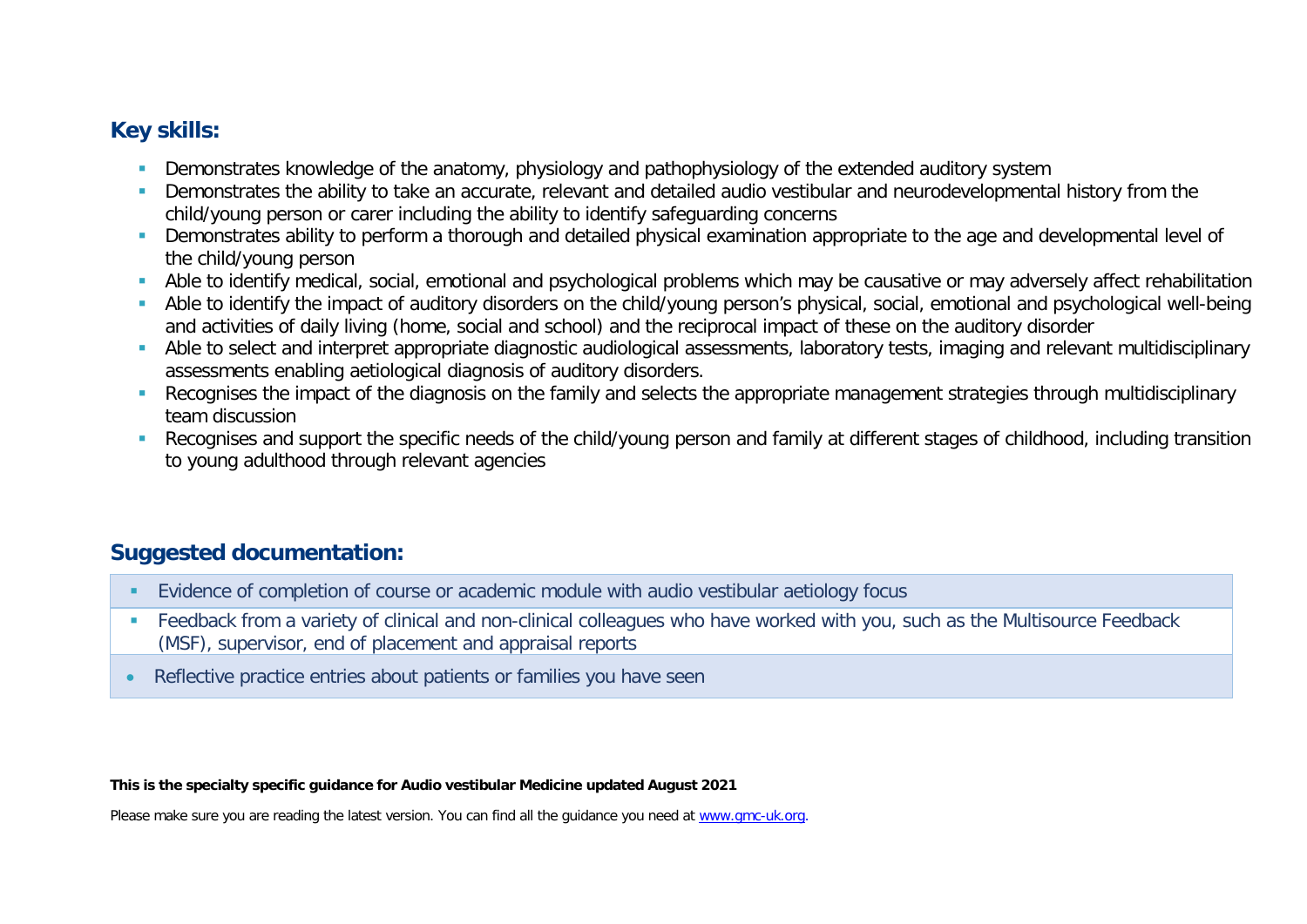- Evidence of awareness of developmental issues and of impact of systemic disorders and co-morbidities on hearing and balance such as copies of letters you have written to patients and other healthcare professionals clinic letters, case discussions, MDT minutes
- Supervised learning events (SLEs) from the options listed below:
	- CbDs
	- Mini-CEX

**Specialty CiP 6: Diagnosis and medical management of vestibular disorders in neonates and children within a holistic biopsychosocial framework**

#### **Key skills:**

- **Demonstrates knowledge of the anatomy, physiology and pathophysiology of the vestibular system and its connections**
- **Demonstrates the ability to take an accurate, relevant and detailed audio vestibular and neurodevelopmental history from the** child/young person or carer
- **Demonstrates the ability to perform a thorough clinical examination appropriate to the age and developmental level of the** child/young person
- **Demonstrates the ability to select and interpret appropriate audio vestibular, laboratory, imaging and relevant multidisciplinary** assessments enabling aetiological diagnosis of dizziness and balance disorders.
- Demonstrates the ability to formulate and implement a holistic patient-centred management plan, including use of medications, in children and young people with dizziness and imbalance, involving multidisciplinary colleagues as necessary
- **Demonstrates the ability to recognise the role and impact of non-vestibular factors in children and young people with imbalance** and dizziness and liaises with/refers to related specialties for assessment and management as appropriate
- Works within the framework of local and national guidelines and protocols

#### **This is the specialty specific guidance for Audio vestibular Medicine updated August 2021**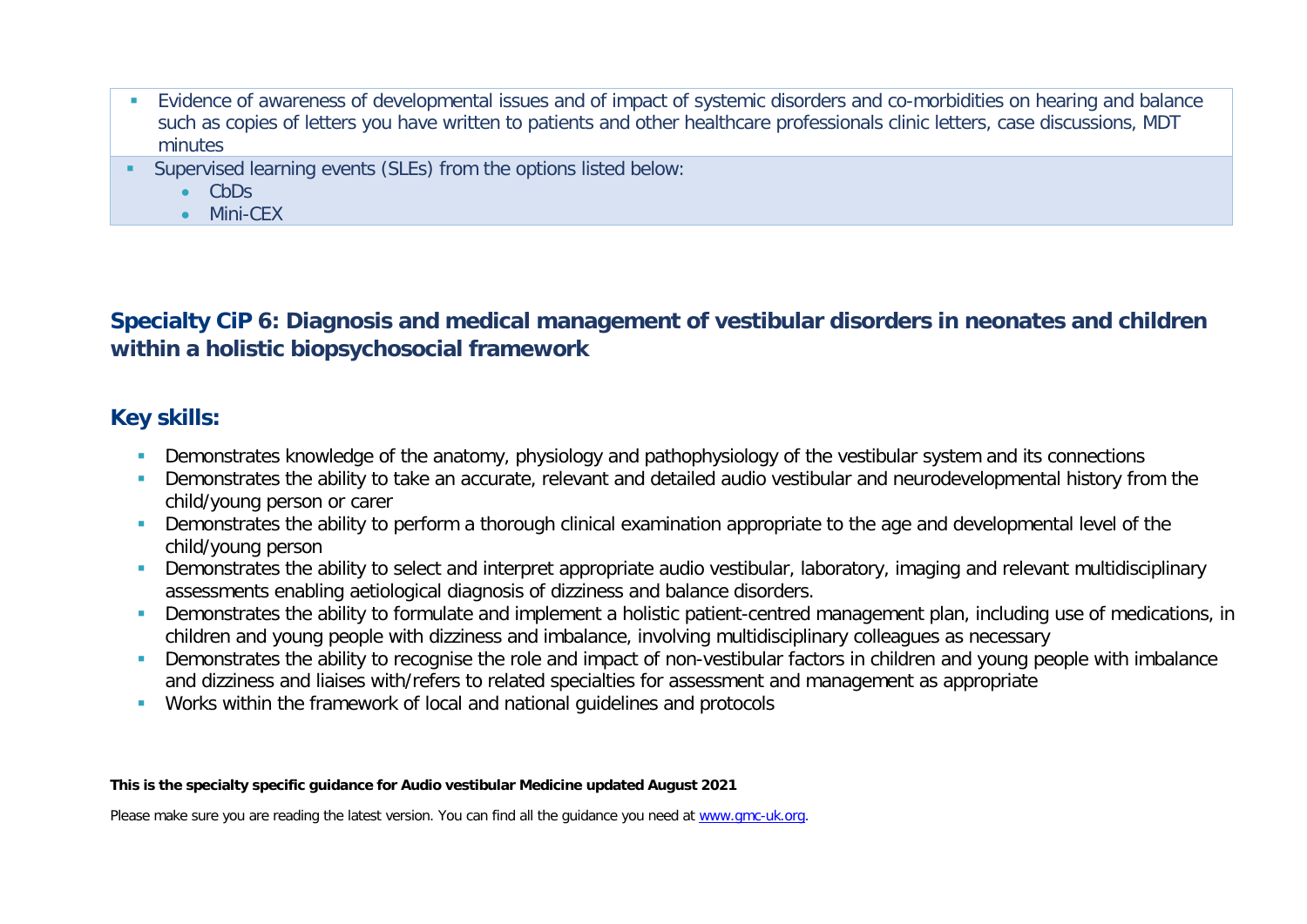- **Evidence of completion of course or academic module with vestibular focus**
- **Feedback from a variety of clinical and non-clinical colleagues who have worked with you, such as the Multisource Feedback (MSF),** supervisor, end of placement and appraisal reports
- Reflective practice entries about patients or families you have seen
- Evidence of awareness of developmental issues and impact of systemic disorders and co-morbidities on balance such as copies of letters you have written to patients and other healthcare professionals clinic letters, case discussions, MDT minutes
- Supervised learning events (SLEs) from the options listed below:
	- CbDs
	- Mini-CEX

### **Specialty CiP 7: Able to work in multidisciplinary Audiovestibular Medicine teams**

#### **Key skills:**

- **Contributes and engages in multidisciplinary team meetings**
- **Understands the role of the members of the multidisciplinary team**
- Demonstrates effective communication skills including in challenging circumstances
- Understands the appropriate patient pathway in relation to audio vestibular disorders
- Appropriately communicates need of assessments, test results and further management to other colleagues, patients and carers
- **Involves other colleagues in shared decision making and values the opinion of other professionals**

#### **This is the specialty specific guidance for Rehabilitation Medicine updated April 2021**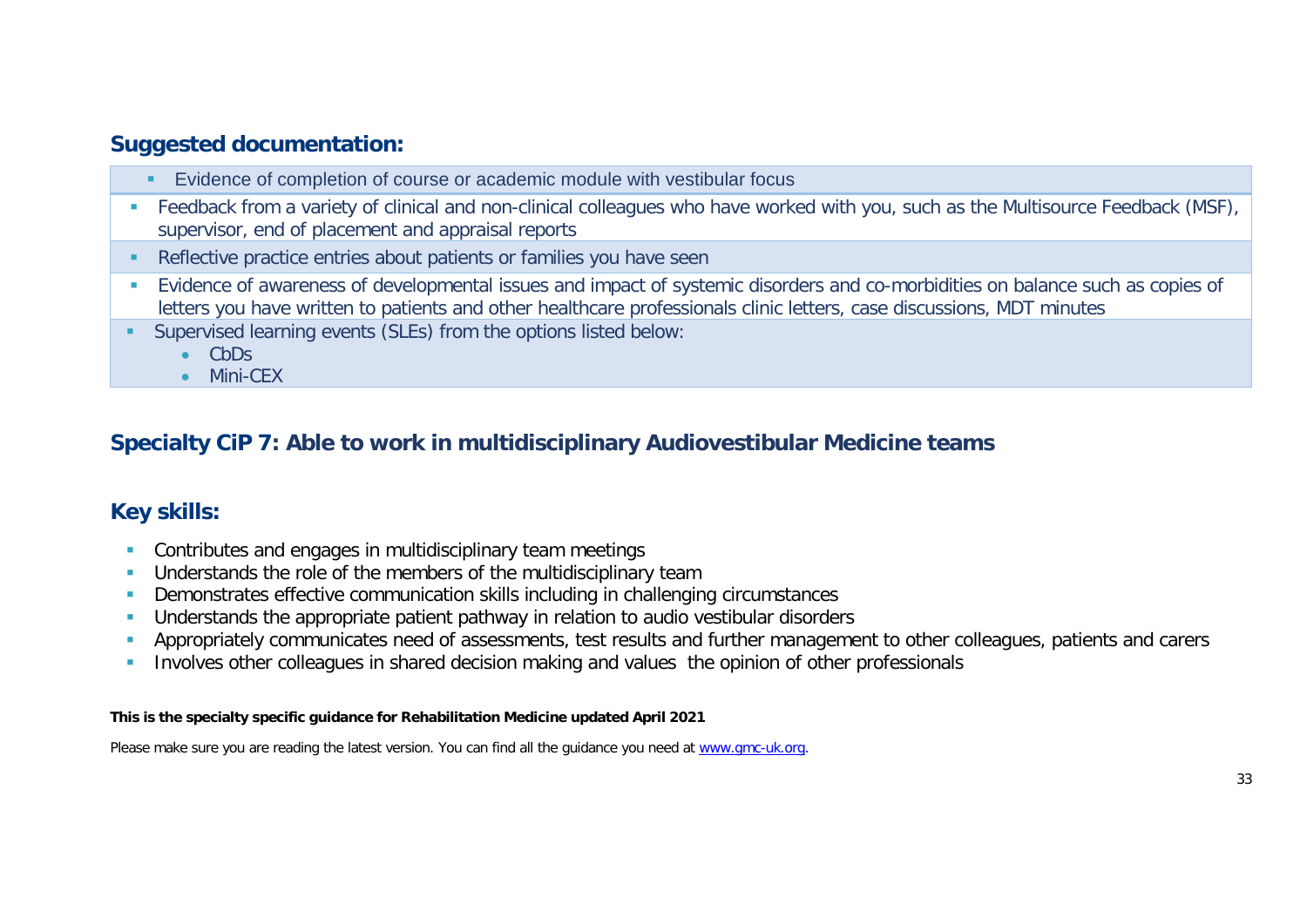- Reports from consultants who have worked with you, such as the Multiple Consultant Report (MCR), end of placement and appraisal reports
- Feedback from a variety of clinical and non-clinical colleagues who have worked with you, such as the Multisource Feedback (MSF)
- **Reflective practice entries about patients or families you have seen**
- Copies of letters you have written to patients and other healthcare professionals
- **Minutes from MDT meetings with evidence of your contribution**
- Supervised learning events (SLEs) from the options listed below:
	- CbDs
	- Mini-CEX
- Evidence of feedback from patients such as patient surveys, thank you letters or cards

### **Specialty CiP 8: Managing and leading multidisciplinary Audiovestibular Medicine service**

### **Key skills:**

- **Formulates and delivers patient centred care including shared decision making and demonstrates effective teamwork with other** professional colleagues
- Demonstrates the ability to take leadership in local, regional and national Audiovestibular Medicine initiatives
- Demonstrates appropriate leadership behaviour and an ability to adapt their leadership behaviour to engage with stake-holders and improve outcomes
- Demonstrates a good understanding of the value of peer review process
- Understands the principles of commissioning process with regards to the audio vestibular needs of the population

#### **This is the specialty specific guidance for Rehabilitation Medicine**